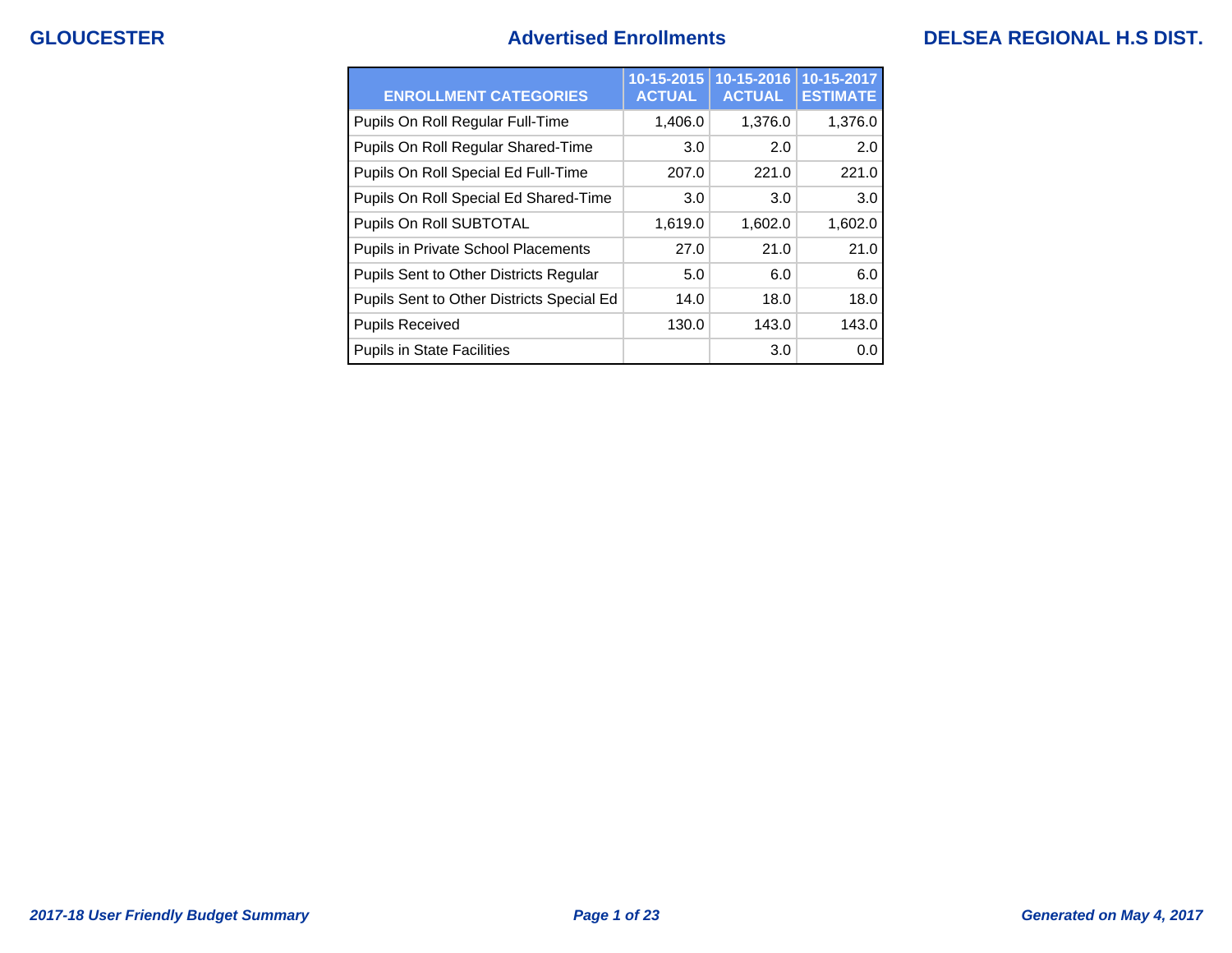## **GLOUCESTER Advertised Revenues DELSEA REGIONAL H.S DIST.**

|                                                 |                | 2015-16       | 2016-17        | 2017-18            |
|-------------------------------------------------|----------------|---------------|----------------|--------------------|
| <b>Budget Category</b>                          | <b>Account</b> | <b>Actual</b> | <b>Revised</b> | <b>Anticipated</b> |
| <b>Operating Budget:</b>                        |                |               |                |                    |
| <b>Revenues from Local Sources:</b>             |                |               |                |                    |
| Local Tax Levy                                  | 10-1210        | 14,517,932    | 14,808,291     | 15,104,457         |
| <b>Total Tuition</b>                            | 10-1300        | 1,779,475     | 1,650,000      | 1,650,000          |
| <b>Transportation Fees From Other LEAs</b>      | 10-1420-1440   | 842,823       | 1,000,000      | 1,175,000          |
| <b>Unrestricted Miscellaneous Revenues</b>      | $10-1XXX$      | 108,116       | 50,000         | 50,000             |
| Interest Earned On Capital Reserve Funds        | $10-1XXX$      | 3,732         | 200            | 200                |
| Subtotal - Revenues From Local Sources          |                | 17,252,078    | 17,508,491     | 17,979,657         |
|                                                 |                |               |                |                    |
| <b>Revenues from State Sources:</b>             |                |               |                |                    |
| School Choice Aid                               | 10-3116        | 350,523       | 384,888        | 391,761            |
| <b>Categorical Transportation Aid</b>           | 10-3121        | 300,718       | 300,718        | 300,718            |
| <b>Extraordinary Aid</b>                        | 10-3131        | 152,857       | 49,980         | 49,980             |
| Categorical Special Education Aid               | 10-3132        | 956,261       | 956,261        | 956,261            |
| <b>Equalization Aid</b>                         | 10-3176        | 12,086,304    | 12,086,304     | 12,086,304         |
| <b>Categorical Security Aid</b>                 | 10-3177        | 231,243       | 231,243        | 231,243            |
| Parcc Readiness Aid                             | 10-3181        | 0             | 16,350         | 16,350             |
| Per Pupil Growth Aid                            | 10-3182        | 0             | 16,350         | 16,350             |
| Professional Learning Community Aid             | 10-3183        | 0             | 14,950         | 14,950             |
| Other State Aids                                | 10-3XXX        | 45,855        | 0              | 0                  |
| Subtotal - Revenues From State Sources          |                | 14,123,761    | 14,057,044     | 14,063,917         |
|                                                 |                |               |                |                    |
| <b>Revenues from Federal Sources:</b>           |                |               |                |                    |
| Medicaid Reimbursement                          | 10-4200        | 44,779        | 38,794         | 46,239             |
| Subtotal - Revenues From Federal Sources        |                | 44,779        | 38,794         | 46,239             |
|                                                 |                |               |                |                    |
| <b>Budgeted Fund Balance - Operating Budget</b> | 10-303         | 0             | 2,398,378      | 1,994,558          |
| Withdraw From Cap Res-Excess Cost & Oth Cap Prj | 10-309         | $\Omega$      | 1,000,000      | 0                  |
| <b>Transfers From Other Funds</b>               | 10-5200        | 83,243        | 0              | $\Omega$           |
| Adjustment For Prior Year Encumbrances          |                | 0             | 1,942,283      | $\pmb{0}$          |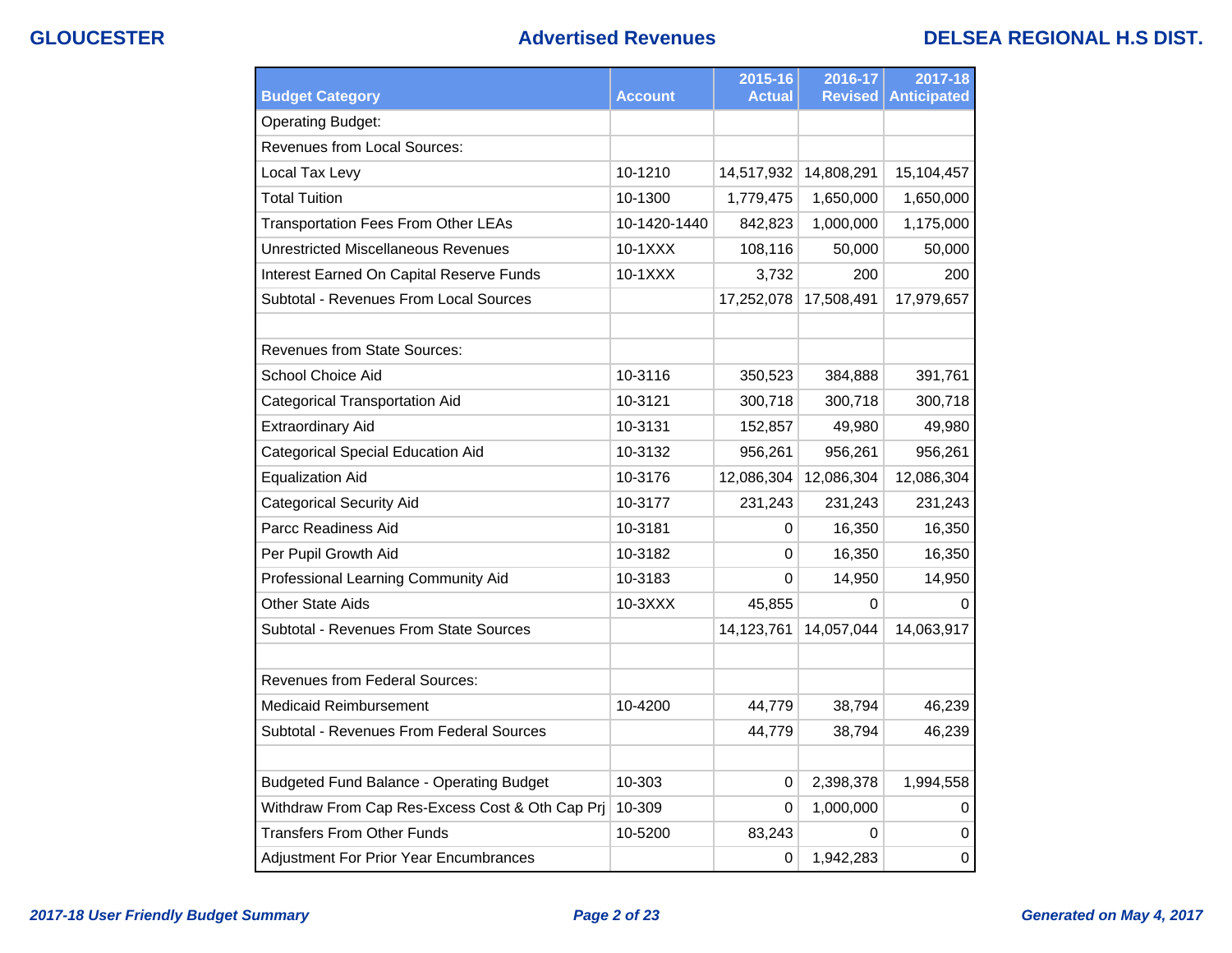### **GLOUCESTER Advertised Revenues DELSEA REGIONAL H.S DIST.**

| <b>Budget Category</b>                         | <b>Account</b> | 2015-16<br><b>Actual</b> | 2016-17<br><b>Revised</b> | 2017-18<br><b>Anticipated</b> |
|------------------------------------------------|----------------|--------------------------|---------------------------|-------------------------------|
| Actual Revenues (Over)/Under Expenditures      |                | $-106,999$               | 0                         | 0                             |
| <b>Total Operating Budget</b>                  |                | 31,396,862               | 36,944,990                | 34,084,371                    |
|                                                |                |                          |                           |                               |
| <b>Grants and Entitlements:</b>                |                |                          |                           |                               |
| <b>Other Revenue From Local Sources</b>        | 20-1XXX        | 14,573                   | 0                         | 0                             |
| <b>Total Revenues From Local Sources</b>       | 20-1XXX        | 14,573                   | $\Omega$                  | $\Omega$                      |
| <b>Revenues from State Sources:</b>            |                |                          |                           |                               |
| Other Restricted Entitlements                  | 20-32XX        | 71,119                   | 61,862                    | 49,161                        |
| <b>Total Revenues From State Sources</b>       |                | 71,119                   | 61,862                    | 49,161                        |
| <b>Revenues from Federal Sources:</b>          |                |                          |                           |                               |
| Title I                                        | 20-4411-4416   | 187,754                  | 185,415                   | 139,061                       |
| Title II                                       | 20-4451-4455   | 41,631                   | 41,947                    | 30,785                        |
| I.D.E.A. Part B (Handicapped)                  | 20-4420-4429   | 633,898                  | 611,315                   | 456,692                       |
| <b>Vocational Education</b>                    | 20-4430        | 53,527                   | 58,079                    | 43,559                        |
| Total Revenues From Federal Sources            |                | 916,810                  | 896,756                   | 670,097                       |
| <b>Total Grants And Entitlements</b>           |                | 1,002,502                | 958,618                   | 719,258                       |
| Repayment of Debt:                             |                |                          |                           |                               |
| <b>Revenues from Local Sources:</b>            |                |                          |                           |                               |
| Local Tax Levy                                 | 40-1210        | 531,800                  | 617,314                   | 625,964                       |
| <b>Total Revenues From Local Sources</b>       |                | 531,800                  | 617,314                   | 625,964                       |
| <b>Budgeted Fund Balance</b>                   | 40-303         | 0                        | 1                         | $\Omega$                      |
| <b>Total Local Repayment Of Debt</b>           |                | 531,800                  | 617,315                   | 625,964                       |
| <b>Total Repayment Of Debt</b>                 |                | 531,800                  | 617,315                   | 625,964                       |
| <b>Total Revenues/Sources</b>                  |                | 32,931,164               | 38,520,923                | 35,429,593                    |
| <b>Total Revenues/Sources Net of Transfers</b> |                | 32,931,164               | 38,520,923                | 35,429,593                    |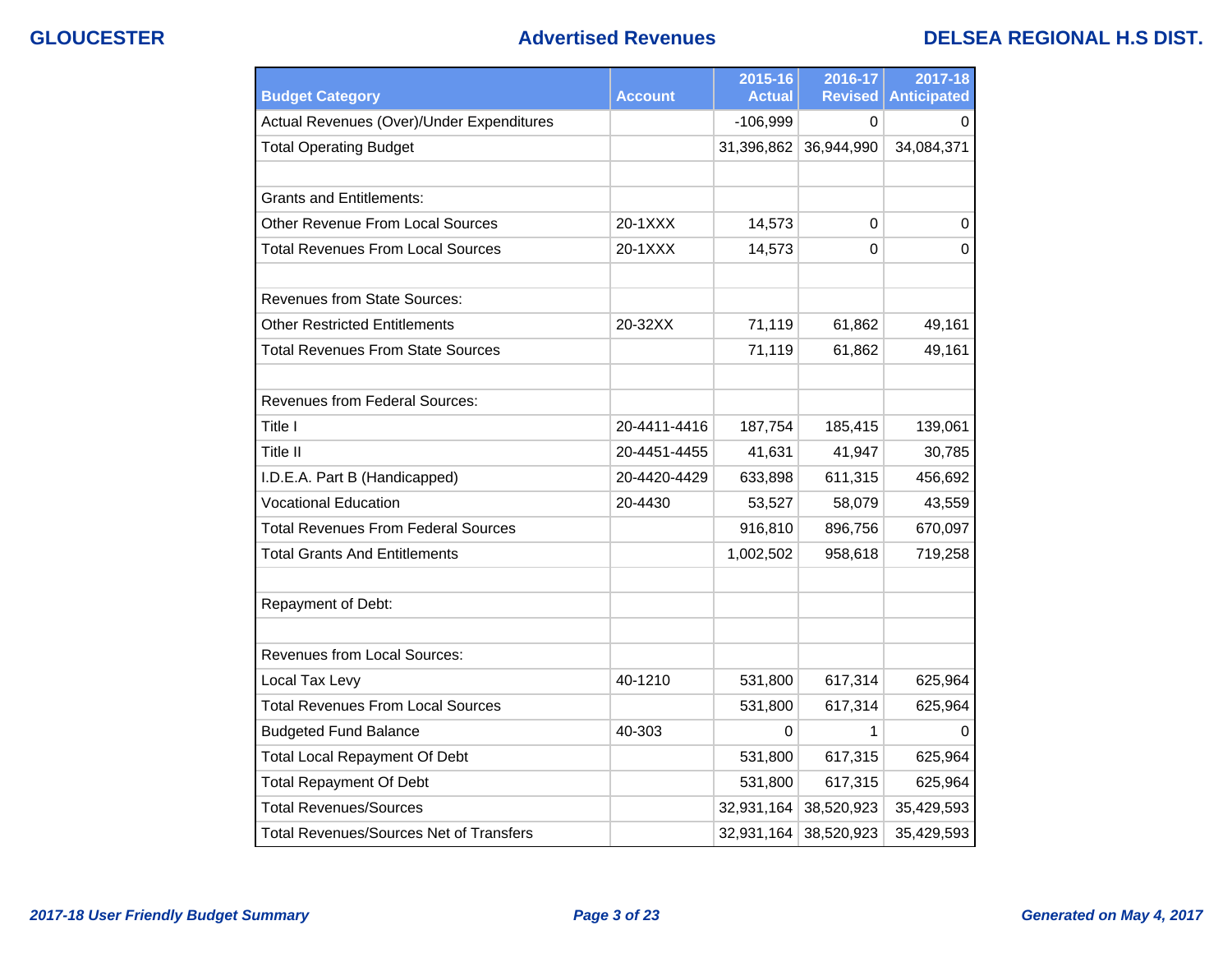# **GLOUCESTER Advertised Appropriations DELSEA REGIONAL H.S DIST.**

|                                                    |                | 2015-16       | 2016-17        | 2017-18            |
|----------------------------------------------------|----------------|---------------|----------------|--------------------|
| <b>Budget Category</b>                             | <b>Account</b> | <b>Actual</b> | <b>Revised</b> | <b>Anticipated</b> |
|                                                    |                |               |                |                    |
| <b>General Current Expense:</b>                    |                |               |                |                    |
| Instruction:                                       |                |               |                |                    |
| Regular Programs - Instruction                     | 11-1XX-100-XXX | 8,257,144     | 8,500,835      | 8,629,628          |
| Special Education - Instruction                    | 11-2XX-100-XXX | 1,958,315     | 1,963,620      | 1,917,129          |
| <b>Basic Skills/Remedial - Instruction</b>         | 11-230-100-XXX | 369,628       | 571,275        | 532,716            |
| <b>Bilingual Education - Instruction</b>           | 11-240-100-XXX | 0             | 2,500          | 2,500              |
| School-Spon. Co/Extra Curr. Actvts. - Inst         | 11-401-100-XXX | 171,767       | 150,355        | 154,218            |
| School-Sponsored Athletics - Instruction           | 11-402-100-XXX | 665,247       | 655,662        | 629,592            |
| Before/After School Programs                       | 11-421-XXX-XXX | 8,475         | 7,000          | 21,700             |
| Summer School                                      | 11-422-XXX-XXX | 84,149        | 105,500        | 93,200             |
| Instructional Alternative Ed Program               | 11-423-XXX-XXX | 187,612       | 118,100        | 108,100            |
| Other Supplemental/At-Risk Programs                | 11-424-XXX-XXX | 85            | 81,900         | 72,200             |
| <b>Community Services Programs/Operations</b>      | 11-800-330-XXX | 3,490         | 43,600         | 60,450             |
| <b>Support Services:</b>                           |                |               |                |                    |
| Undistributed Expenditures - Instruction (Tuition) | 11-000-100-XXX | 2,027,675     | 2,552,066      | 2,651,844          |
| Undist. Expend.-Attendance And Social Work         | 11-000-211-XXX | 63,642        | 69,130         | 71,629             |
| Undist. Expenditures - Health Services             | 11-000-213-XXX | 218,037       | 216,584        | 231,102            |
| Undist. Expend.-Speech, OT, PT And Related Svcs    | 11-000-216-XXX | 125,587       | 105,600        | 107,000            |
| Undist Expend-Oth Supp Serv Std-Extra Serv         | 11-000-217-XXX | 154,200       | 140,239        | 166,137            |
| Undist. Expenditures - Guidance                    | 11-000-218-XXX | 684,514       | 700,993        | 696,913            |
| Undist. Expenditures - Child Study Teams           | 11-000-219-XXX | 631,254       | 744,392        | 605,042            |
| Undist. Expend.-Improv. Of Inst. Serv.             | 11-000-221-XXX | 684,647       | 788,508        | 804,145            |
| Undist. Expend.-Edu. Media Serv./Library           | 11-000-222-XXX | 289,367       | 316,809        | 297,060            |
| Undist. Expend.-Instr. Staff Training Serv.        | 11-000-223-XXX | 51,884        | 54,406         | 73,558             |
| Undist. Expend.-Support Serv.-Gen. Admin.          | 11-000-230-XXX | 423,852       | 499,727        | 451,106            |
| Undist. Expend.-Support Serv.-School Admin.        | 11-000-240-XXX | 697,019       | 804,574        | 771,529            |
| Undist. Expend. - Central Services                 | 11-000-251-XXX | 378,066       | 456,067        | 401,411            |
| Undist. Expend. - Admin. Info Technology           | 11-000-252-XXX | 378,855       | 566,282        | 415,787            |
| Undist. Expend.-Oper. And Maint. Of Plant Serv.    | 11-000-26X-XXX | 2,357,544     | 3,154,298      | 2,884,796          |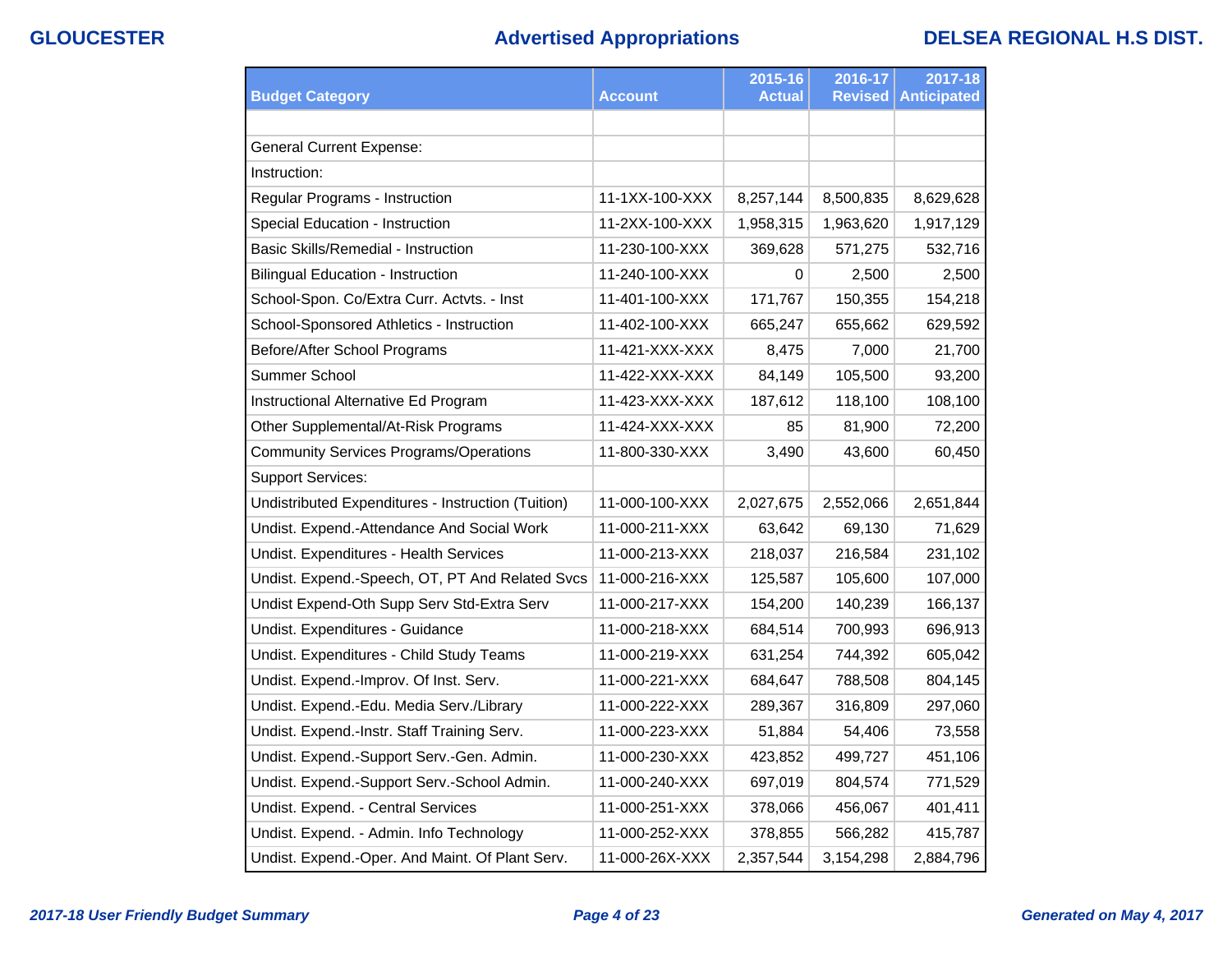# **GLOUCESTER Advertised Appropriations DELSEA REGIONAL H.S DIST.**

| <b>Budget Category</b>                       | <b>Account</b> | 2015-16<br><b>Actual</b> | 2016-17<br><b>Revised</b> | 2017-18<br><b>Anticipated</b> |
|----------------------------------------------|----------------|--------------------------|---------------------------|-------------------------------|
| Undist. Expend.-Student Transportation Serv. | 11-000-270-XXX | 2,897,207                | 3,791,473                 | 3,704,177                     |
| Personal Services - Employee Benefits        | 11-XXX-XXX-2XX | 6,437,475                | 6,910,247                 | 7,257,138                     |
| <b>Total Undistributed Expenditures</b>      |                | 18,500,825               | 21,871,395                | 21,590,374                    |
| <b>Total General Current Expense</b>         |                | 30,206,737               | 34,071,742                | 33,811,807                    |
|                                              |                |                          |                           |                               |
| <b>Capital Expenditures:</b>                 |                |                          |                           |                               |
| Equipment                                    | 12-XXX-XXX-730 | 782,942                  | 918,177                   | 272,189                       |
| Facilities Acquisition And Const. Serv.      | 12-000-400-XXX | 407,183                  | 1,942,072                 | 175                           |
| Interest Deposit To Capital Reserve          | 10-604         | 0                        | 200                       | 200                           |
| <b>Total Capital Outlay</b>                  |                | 1,190,125                | 2,860,449                 | 272,564                       |
| Transfer Of Funds To Charter Schools         | 10-000-100-56X | $\Omega$                 | 12,799                    | 0                             |
| <b>General Fund Grand Total</b>              |                | 31,396,862               | 36,944,990                | 34,084,371                    |
|                                              |                |                          |                           |                               |
| <b>Special Grants and Entitlements:</b>      |                |                          |                           |                               |
| <b>Local Projects</b>                        | 20-XXX-XXX-XXX | 14,573                   | 0                         | $\mathbf 0$                   |
| Other State Projects:                        |                |                          |                           |                               |
| Nonpublic Textbooks                          | 20-XXX-XXX-XXX | 6,452                    | 6,086                     | 6,086                         |
| <b>Nonpublic Auxiliary Services</b>          | 20-XXX-XXX-XXX | 7,593                    | 9,124                     | 7,755                         |
| Nonpublic Handicapped Services               | 20-XXX-XXX-XXX | 36,341                   | 26,543                    | 22,562                        |
| <b>Nonpublic Nursing Services</b>            | 20-XXX-XXX-XXX | 10,170                   | 8,645                     | 7,348                         |
| Nonpublic Technology Initiative              | 20-XXX-XXX-XXX | 2,938                    | 2,497                     | 2,122                         |
| Nonpublic Security Aid                       | 20-XXX-XXX-XXX | 2,825                    | 0                         | $\Omega$                      |
| Other                                        | 20-XXX-XXX-XXX | 4,800                    | 8,967                     | 3,288                         |
| <b>Total Other State Projects</b>            |                | 71,119                   | 61,862                    | 49,161                        |
| <b>Total State Projects</b>                  | 20-XXX-XXX-XXX | 71,119                   | 61,862                    | 49,161                        |
| Federal Projects:                            |                |                          |                           |                               |
| Title I                                      | 20-XXX-XXX-XXX | 187,754                  | 185,415                   | 139,061                       |
| Title II                                     | 20-XXX-XXX-XXX | 41,631                   | 41,947                    | 30,785                        |
| I.D.E.A. Part B (Handicapped)                | 20-XXX-XXX-XXX | 633,898                  | 611,315                   | 456,692                       |
| <b>Vocational Education</b>                  | 20-XXX-XXX-XXX | 53,527                   | 58,079                    | 43,559                        |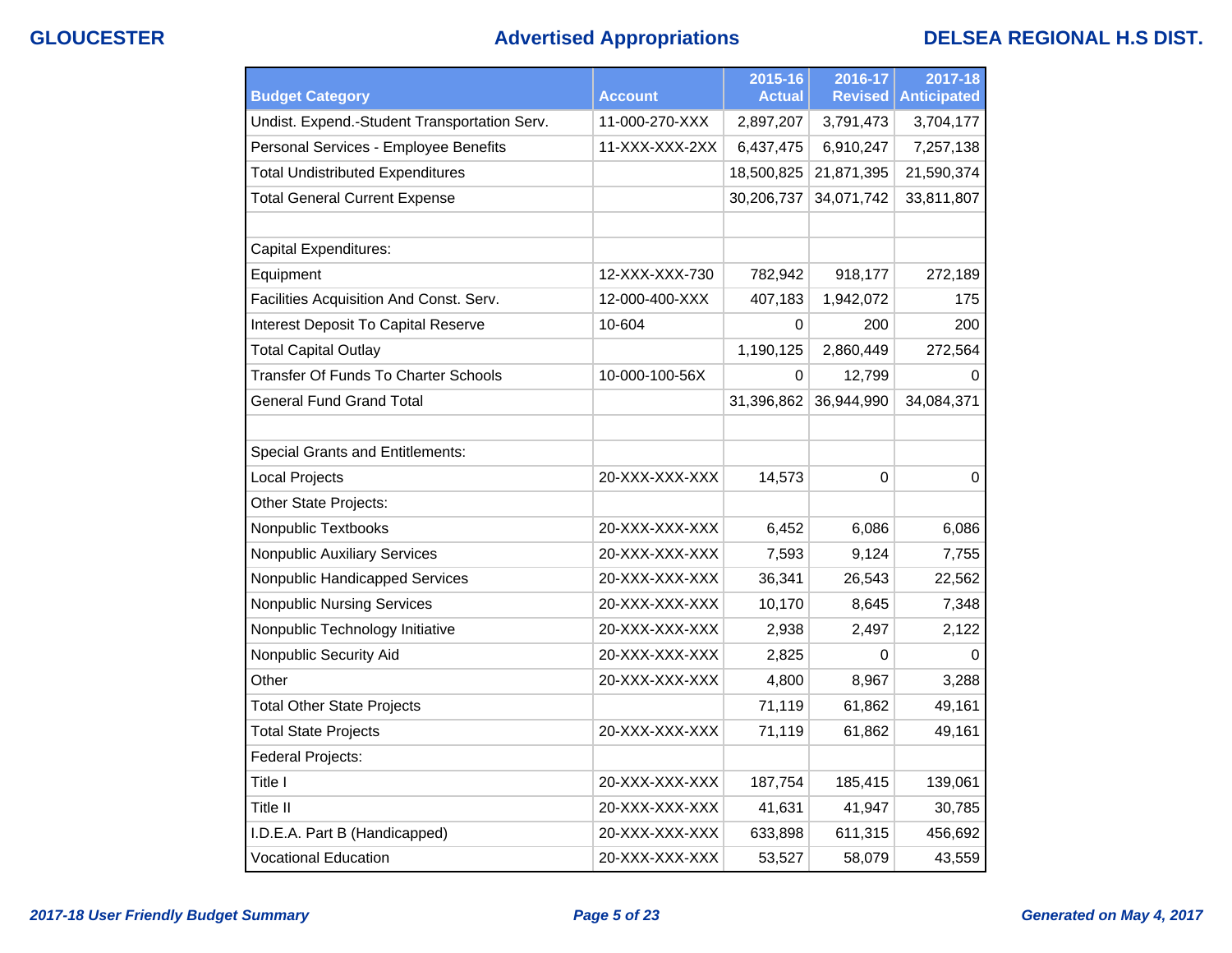# **GLOUCESTER Advertised Appropriations DELSEA REGIONAL H.S DIST.**

| <b>Budget Category</b>                     | <b>Account</b> | $2015 - 16$<br><b>Actual</b> | 2016-17<br>Revised | 2017-18<br><b>Anticipated</b> |
|--------------------------------------------|----------------|------------------------------|--------------------|-------------------------------|
| <b>Total Federal Projects</b>              | 20-XXX-XXX-XXX | 916,810                      | 896,756            | 670,097                       |
| <b>Total Special Revenue Funds</b>         |                | 1,002,502                    | 958,618            | 719,258                       |
|                                            |                |                              |                    |                               |
| Repayment of Debt:                         |                |                              |                    |                               |
| <b>Total Regular Debt Service</b>          | 40-701-510-XXX | 531,800                      | 617,315            | 625,964                       |
| <b>Total Debt Service Funds</b>            |                | 531,800                      | 617,315            | 625,964                       |
| <b>Total Expenditures/Appropriations</b>   |                | 32,931,164                   | 38,520,923         | 35,429,593                    |
| <b>Total Expenditures Net of Transfers</b> |                | 32,931,164                   | 38,520,923         | 35,429,593                    |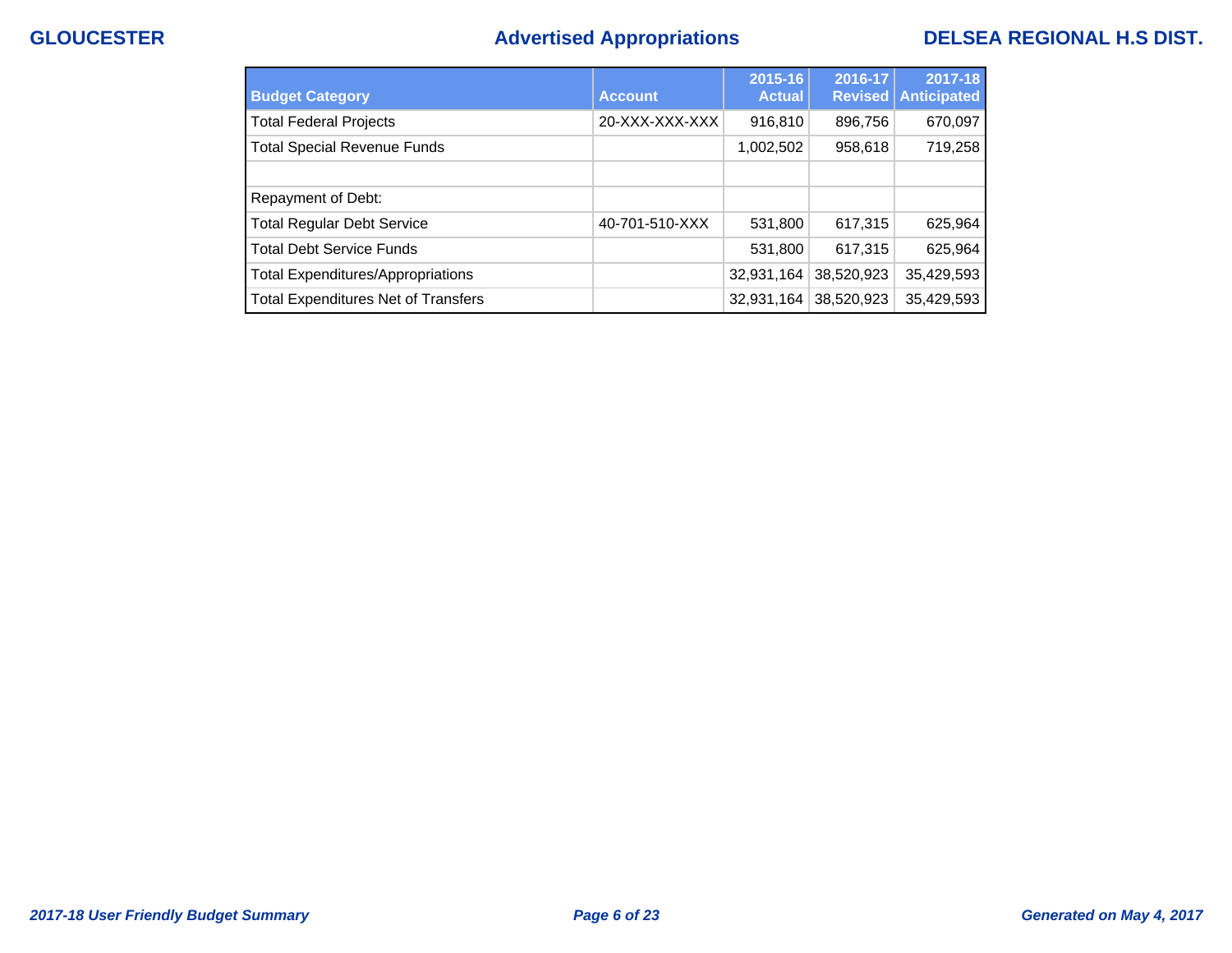# **GLOUCESTER Advertised Recapitulation of Balances DELSEA REGIONAL H.S DIST.**

|                                                                     | <b>Audited</b><br><b>Balance</b> | <b>Audited</b><br><b>Balance</b> | <b>Estimated</b><br><b>Balance</b> | <b>Estimated</b><br><b>Balance</b> |
|---------------------------------------------------------------------|----------------------------------|----------------------------------|------------------------------------|------------------------------------|
| <b>Budget Category</b>                                              | 6-30-2015                        | 6-30-2016                        | 6-30-2017                          | 6-30-2018                          |
| Unrestricted:                                                       |                                  |                                  |                                    |                                    |
| --General Operating Budget                                          | 1,064,120                        | 1,199,953                        | 735,149                            | 285,149                            |
| --Repayment of Debt                                                 | $-196$                           | $-196$                           | $\Omega$                           | $\Omega$                           |
| Restricted for Specific Purposes - General Operating Budget:        |                                  |                                  |                                    |                                    |
| --Capital Reserve                                                   | 1,263,769                        | 1,267,501                        | 267,701                            | 267,901                            |
| --Adult Education Programs                                          | 0                                | 0                                | 0                                  | 0                                  |
| --Maintenance Reserve                                               | 0                                | 0                                | $\Omega$                           | $\Omega$                           |
| --Legal Reserve                                                     | 4,391,979                        | 3,478,132                        | 1,544,558                          | $\Omega$                           |
| --Tuition Reserve                                                   | 0                                | 0                                | $\Omega$                           | 0                                  |
| --Current Expense Emergency Reserve                                 | 0                                | 0                                | 0                                  | 0                                  |
| -- Impact Aid Reserve for General Expenses (Sections 8002 and 8003) | 0                                | 0                                | $\Omega$                           | 0                                  |
| --Impact Aid Reserve for Capital Expenses (Sections 8007 and 8008)  | 0                                | 0                                | 0                                  | $\Omega$                           |
| Repayment of Debt:                                                  |                                  |                                  |                                    |                                    |
| --Restricted for Repayment of Debt                                  | 0                                | 0                                | 0                                  | $\Omega$                           |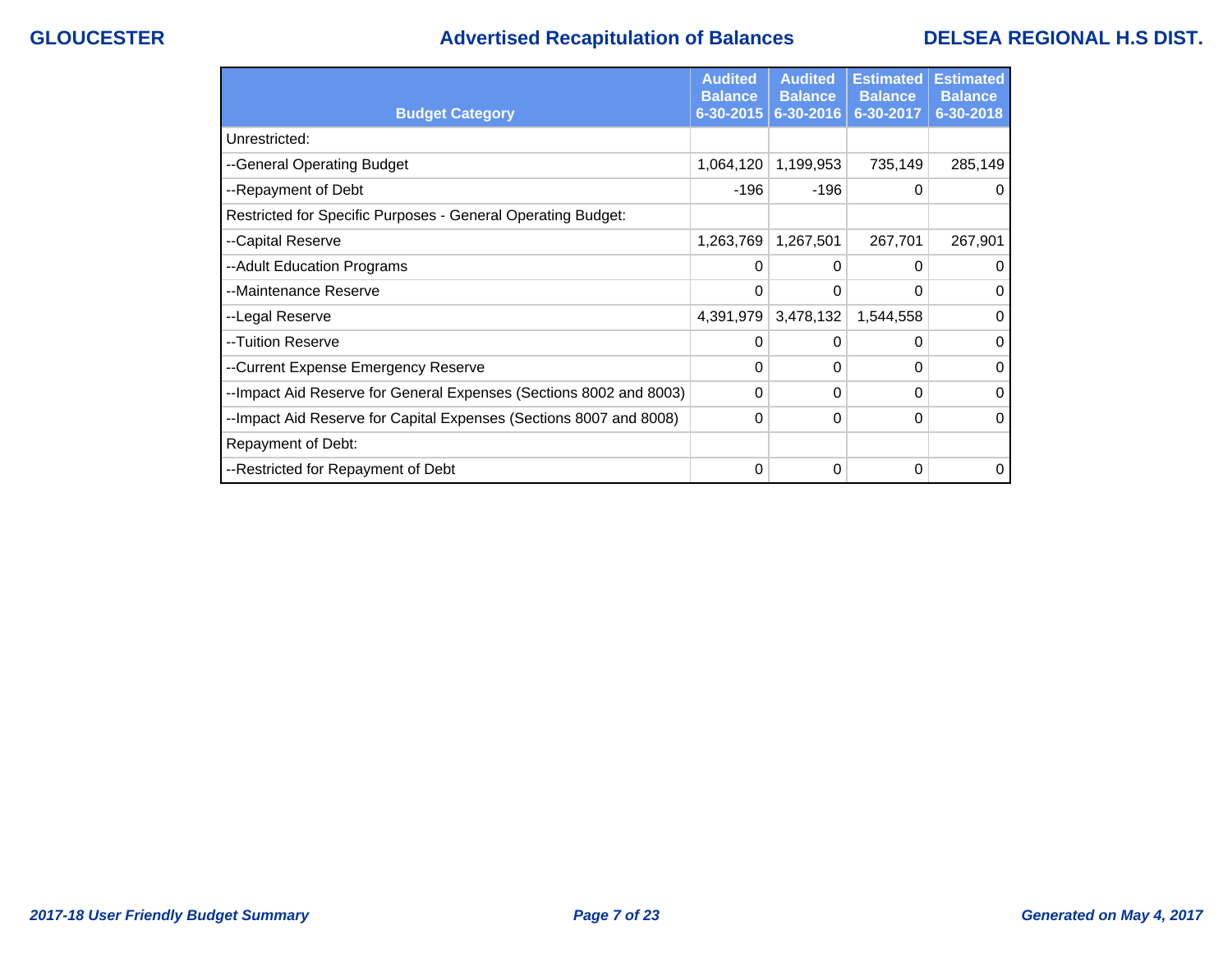### **GLOUCESTER Advertised Per Pupil Cost Calculations DELSEA REGIONAL H.S DIST.**

| <b>Per Pupil Cost Calculations</b>                | $2014 - 15$<br><b>Actual</b><br><b>Costs</b> | $2015 - 16$<br><b>Actual</b><br><b>Costs</b> | 2016-17<br><b>Original</b><br><b>Budget</b> | 2016-17<br><b>Revised</b><br><b>Budget</b> | 2017-18<br><b>Proposed</b><br><b>Budget</b> |
|---------------------------------------------------|----------------------------------------------|----------------------------------------------|---------------------------------------------|--------------------------------------------|---------------------------------------------|
| <b>Total Budgetary Comparative Per Pupil Cost</b> | \$13,780                                     | \$14,715                                     | \$15,990                                    | \$16,403                                   | \$16,054                                    |
| <b>Total Classroom Instruction</b>                | \$7,751                                      | \$8,385                                      | \$8,821                                     | \$8,887                                    | \$8,941                                     |
| <b>Classroom-Salaries and Benefits</b>            | \$7,106                                      | \$7,654                                      | \$8,047                                     | \$7,979                                    | \$8,146                                     |
| <b>Classroom-General Supplies and Textbooks</b>   | \$156                                        | \$220                                        | \$171                                       | \$266                                      | \$132                                       |
| Classroom-Purchased Services                      | \$489                                        | \$511                                        | \$603                                       | \$642                                      | \$663                                       |
| <b>Total Support Services</b>                     | \$2,118                                      | \$2,295                                      | \$2,436                                     | \$2,482                                    | \$2,423                                     |
| <b>Support Services-Salaries and Benefits</b>     | \$1,838                                      | \$1,978                                      | \$2,071                                     | \$2,114                                    | \$2,089                                     |
| <b>Total Administrative Costs</b>                 | \$1,247                                      | \$1,372                                      | \$1,520                                     | \$1,679                                    | \$1,512                                     |
| <b>Administration Salaries and Benefits</b>       | \$938                                        | \$1,035                                      | \$1,084                                     | \$1,101                                    | \$1,142                                     |
| Total Operations and Maintenance of Plant         | \$1,768                                      | \$1,674                                      | \$2,107                                     | \$2,220                                    | \$2,041                                     |
| Operations and Maintenance-Salaries and Benefits  | \$843                                        | \$883                                        | \$1,030                                     | \$1,047                                    | \$998                                       |
| <b>Board Contribution to Food Services</b>        | \$0                                          | \$0                                          | \$0                                         | \$0                                        | \$0                                         |
| <b>Total Extracurricular Costs</b>                | \$544                                        | \$614                                        | \$565                                       | \$598                                      | \$587                                       |
| <b>Total Equipment Costs</b>                      | \$300                                        | \$487                                        | \$261                                       | \$574                                      | \$170                                       |
| Legal Costs                                       | \$15                                         | \$18                                         | \$15                                        | \$16                                       | \$16                                        |
| Employee Benefits as a percentage of salaries*    | 35.58%                                       | 37.59%                                       | 38.64%                                      | 37.71%                                     | 39.16%                                      |

\*Does not include pension and social security paid by the State on-behalf of the district.

\*\*Federal and State funds in the blended resource school-based budgets.

The information presented in columns 1 through 3 as well as the related descriptions of the per pupil cost calculations are contained in the Taxpayers' Guide to Education Spending (formerly the Comparative Spending Guide) and can be found on the Department of Education's Internet website: http://www.state.nj.us/education/guide/. This publication is also available in the board office and public libraries. The same calculations were performed using the 2016-17 revised appropriations and the 2017-18 budgeted appropriations presented in this advertised budget. Total Budgetary Comparative Per Pupil Cost is defined as current expense exclusive of tuition expenditures, transportation, residential costs, and judgments against the school district. For all years it also includes the restricted entitlement aids. With the exception of Total Equipment Cost, each of the other per pupil cost calculations presented is a component of the total comparative per pupil cost, although all components are not shown.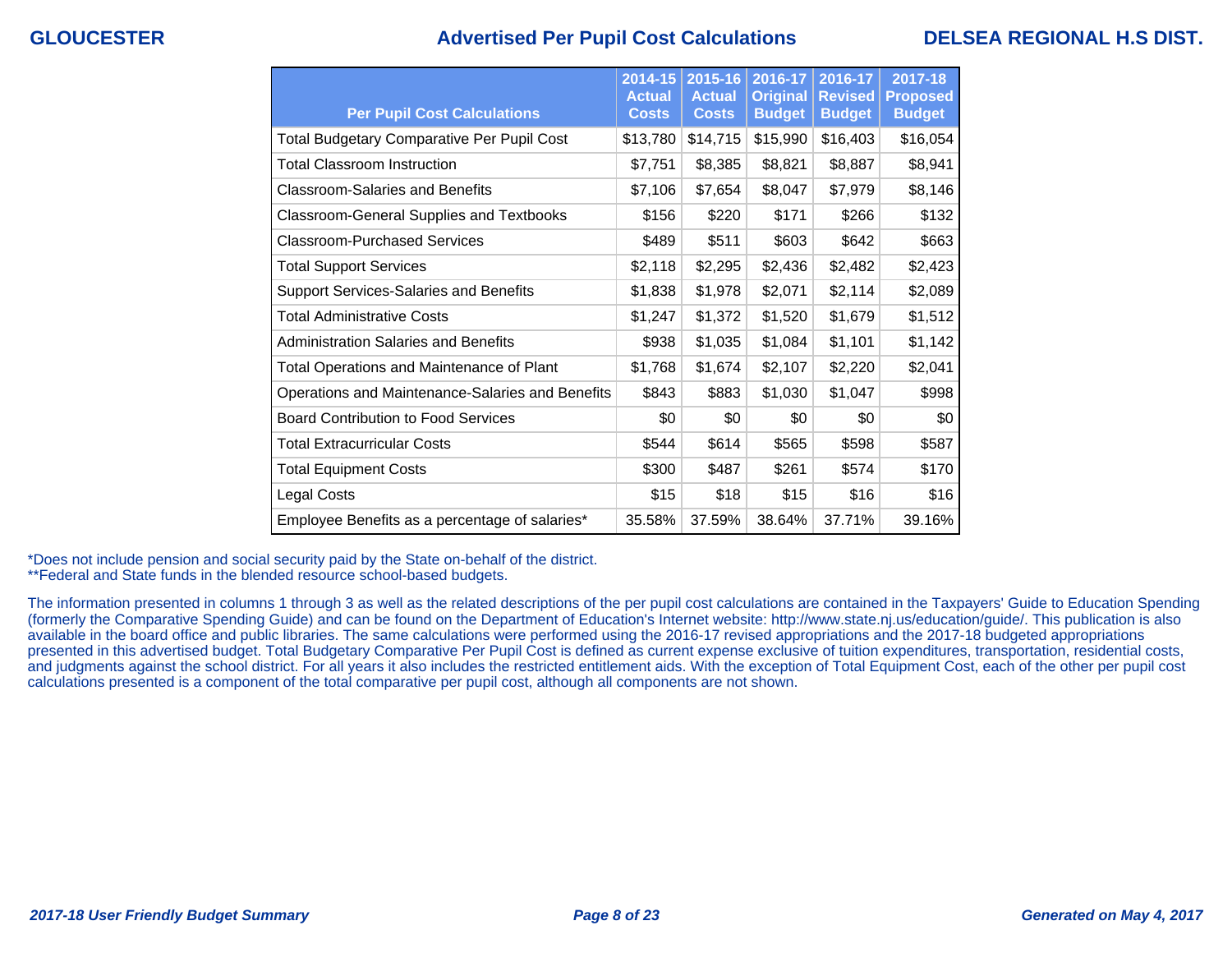## **GLOUCESTER Shared Services DELSEA REGIONAL H.S DIST.**

|                                                |                                                                                                   | <b>Amount</b><br><b>Saved</b> |
|------------------------------------------------|---------------------------------------------------------------------------------------------------|-------------------------------|
| <b>Shared Service Category Type</b>            | <b>Shared Service Category Description</b>                                                        | (Optional)                    |
| <b>Business Services</b>                       | Share School Business Adminstrator and Business office services with the Elk Township BOE         | 0                             |
| <b>Special Education Services</b>              | Share Director of Child Study with the Elk Township BOE                                           |                               |
| <b>Special Education Services</b>              | Share Semi Grant Management Services with the Elk Township BOE                                    | 0                             |
| <b>Custodial and Maintenance Services</b>      | Share Facilities manager services with the Elk Township BOE                                       | $\Omega$                      |
| Superintendent and Assistant Sup.              | Share Superintendent services with the Elk Township BOE                                           | 0                             |
| Superintendent and Assistant Sup.              | Share Assistant Superintendent / Director of Curriculum and Instruction with the Elk Township BOE | 0                             |
| Transportation Services, including Fuel        | Share Transportation Services with the ELk Township BOE                                           | 0                             |
| <b>Transportation Services, including Fuel</b> | Share Director of Transportation with the Clayton BOE                                             | 0                             |
| Transportation Services, including Fuel        | Share transportation bus maintenance with Clayton BOE                                             | $\Omega$                      |
| <b>Transportation Services, including Fuel</b> | Student transportation through jointures                                                          | $\Omega$                      |
| Purchasing                                     | Cooperative purchasing through Ed-Data                                                            | 0                             |
| Purchasing                                     | Cooperative purchasing for Utilities - ACES, County Bid for Heating Oil, Fuel                     | 0                             |
| Municipal/Public Works                         | Share with local Municipality trash removal, snow removal, road salt, and fuel                    | $\Omega$                      |
| <b>Professional Staff Development</b>          | Share professional staff development with the Elk Township BOE                                    | $\Omega$                      |
| Technology Services                            | Share Technology services with the Elk Township BOE                                               | $\mathbf 0$                   |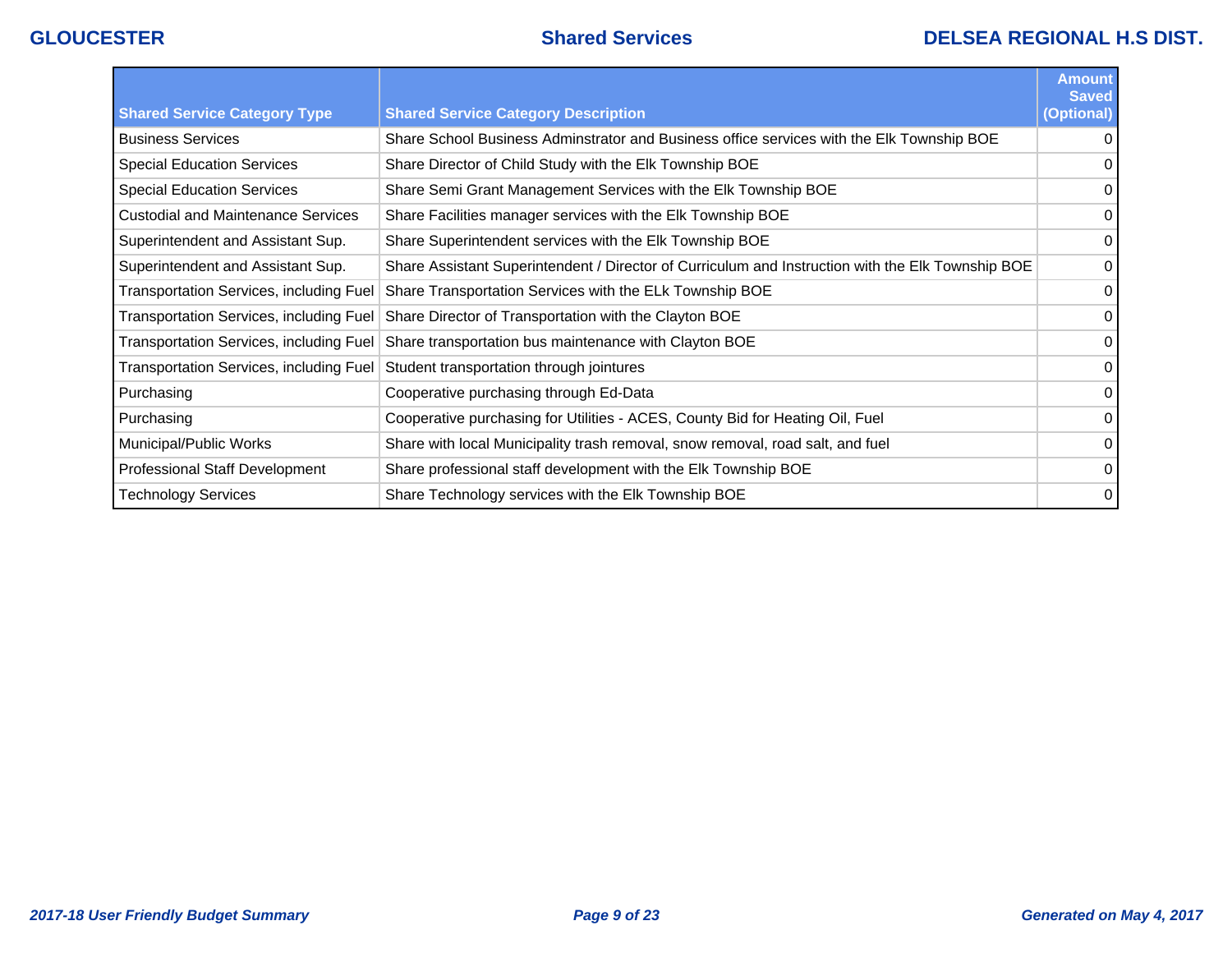| <b>ELK TWP</b>                                                         |               |
|------------------------------------------------------------------------|---------------|
|                                                                        |               |
| A. Estimated 17-18 School Tax Rate                                     |               |
| WITHOUT REPAYMENT OF DEBT OR ADJUSTMENTS                               |               |
| (A) General Fund School Levy                                           | 3,333,537     |
| (B) Estimated Net Taxable Valuation (as of 10/01/16)                   | 354,959,581   |
| (C) Estimated 17-18 General Fund School Tax Rate=(A)/(B)x100           | 0.9391        |
| WITH REPAYMENT OF DEBT AND ADJUSTMENTS                                 |               |
| (D) Total School Levy                                                  | 3,472,084     |
| (E) Estimated Net Taxable Valuation (as of 10/01/16)                   | 354,959,581   |
| (F) Estimated 17-18 Total School Tax Rate=(D)/(E)x100                  | 0.9782        |
|                                                                        |               |
| B. Estimated 17-18 Equalized School Tax Rate                           |               |
| WITHOUT REPAYMENT OF DEBT OR ADJUSTMENTS                               |               |
| (G) General Fund School Levy                                           | 3,333,537     |
| (H) Estimated Equalized Valuation (as of 10/01/16)                     | 370,358,138   |
| (I) Estimated 17-18 Equalized General Fund School Tax Rate=(G)/(H)x100 | 0.9001        |
| WITH REPAYMENT OF DEBT AND ADJUSTMENTS                                 |               |
| (J) Total School Levy                                                  | 3,472,084     |
| (K) Estimated Equalized Valuation (as of 10/01/16)                     | 370,358,138   |
| (L) Estimated 17-18 Equalized Total School Tax Rate=(J)/(K)x100        | 0.9375        |
|                                                                        |               |
| <b>FRANKLIN TWP</b>                                                    |               |
|                                                                        |               |
| A. Estimated 17-18 School Tax Rate                                     |               |
| WITHOUT REPAYMENT OF DEBT OR ADJUSTMENTS                               |               |
| (A) General Fund School Levy                                           | 11,622,837    |
| (B) Estimated Net Taxable Valuation (as of 10/01/16)                   | 1,232,463,275 |
| (C) Estimated 17-18 General Fund School Tax Rate=(A)/(B)x100           | 0.9431        |
| WITH REPAYMENT OF DEBT AND ADJUSTMENTS                                 |               |
| (D) Total School Levy                                                  | 12,105,929    |
| (E) Estimated Net Taxable Valuation (as of 10/01/16)                   | 1,232,463,275 |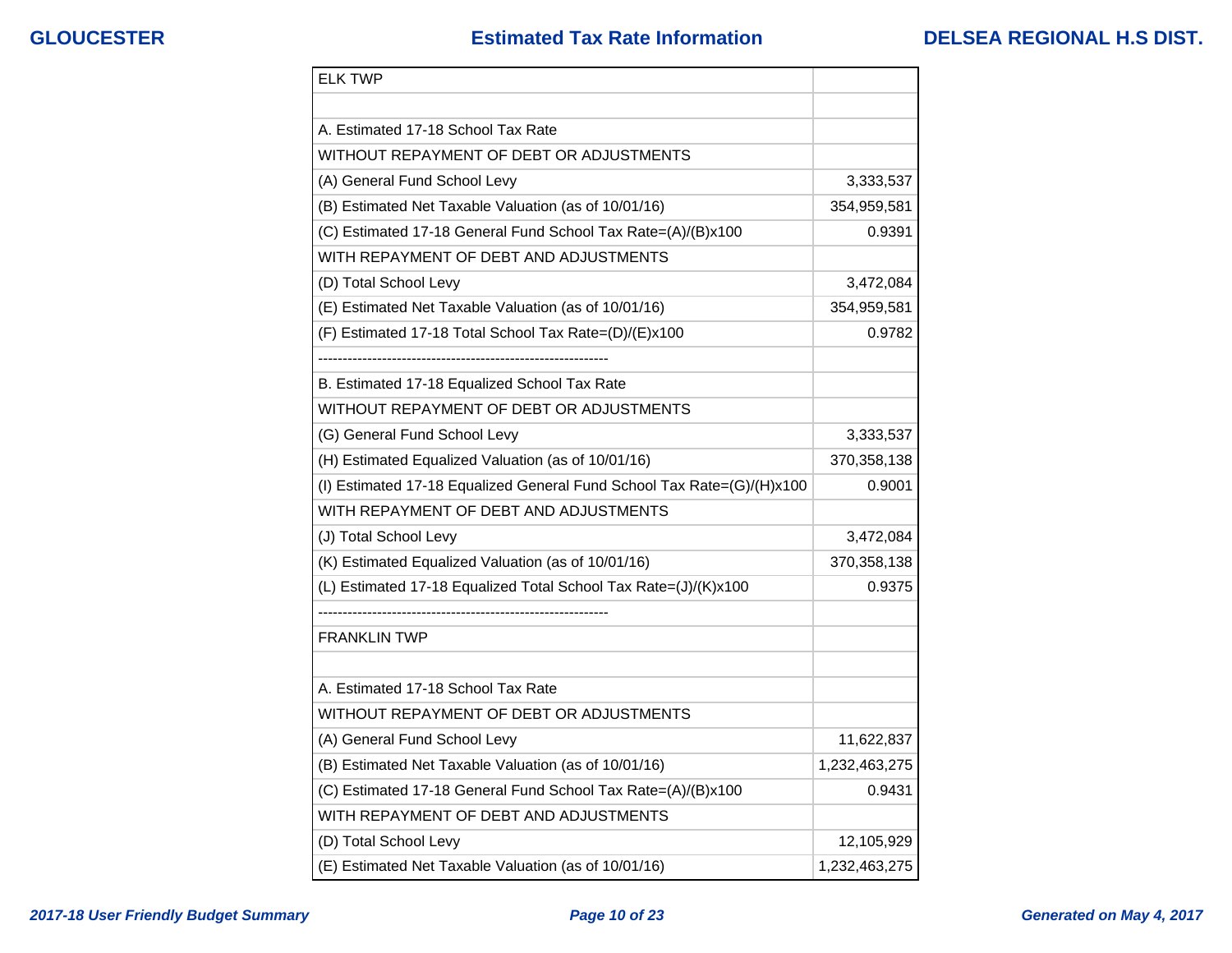## **GLOUCESTER Estimated Tax Rate Information DELSEA REGIONAL H.S DIST.**

| (F) Estimated 17-18 Total School Tax Rate=(D)/(E)x100                  | 0.9823        |
|------------------------------------------------------------------------|---------------|
|                                                                        |               |
| B. Estimated 17-18 Equalized School Tax Rate                           |               |
| WITHOUT REPAYMENT OF DEBT OR ADJUSTMENTS                               |               |
| (G) General Fund School Levy                                           | 11,622,837    |
| (H) Estimated Equalized Valuation (as of 10/01/16)                     | 1,299,086,870 |
| (I) Estimated 17-18 Equalized General Fund School Tax Rate=(G)/(H)x100 | 0.8947        |
| WITH REPAYMENT OF DEBT AND ADJUSTMENTS                                 |               |
| (J) Total School Levy                                                  | 12,105,929    |
| (K) Estimated Equalized Valuation (as of 10/01/16)                     | 1,299,086,870 |
| (L) Estimated 17-18 Equalized Total School Tax Rate=(J)/(K)x100        | 0.9319        |
| ---------------------------                                            |               |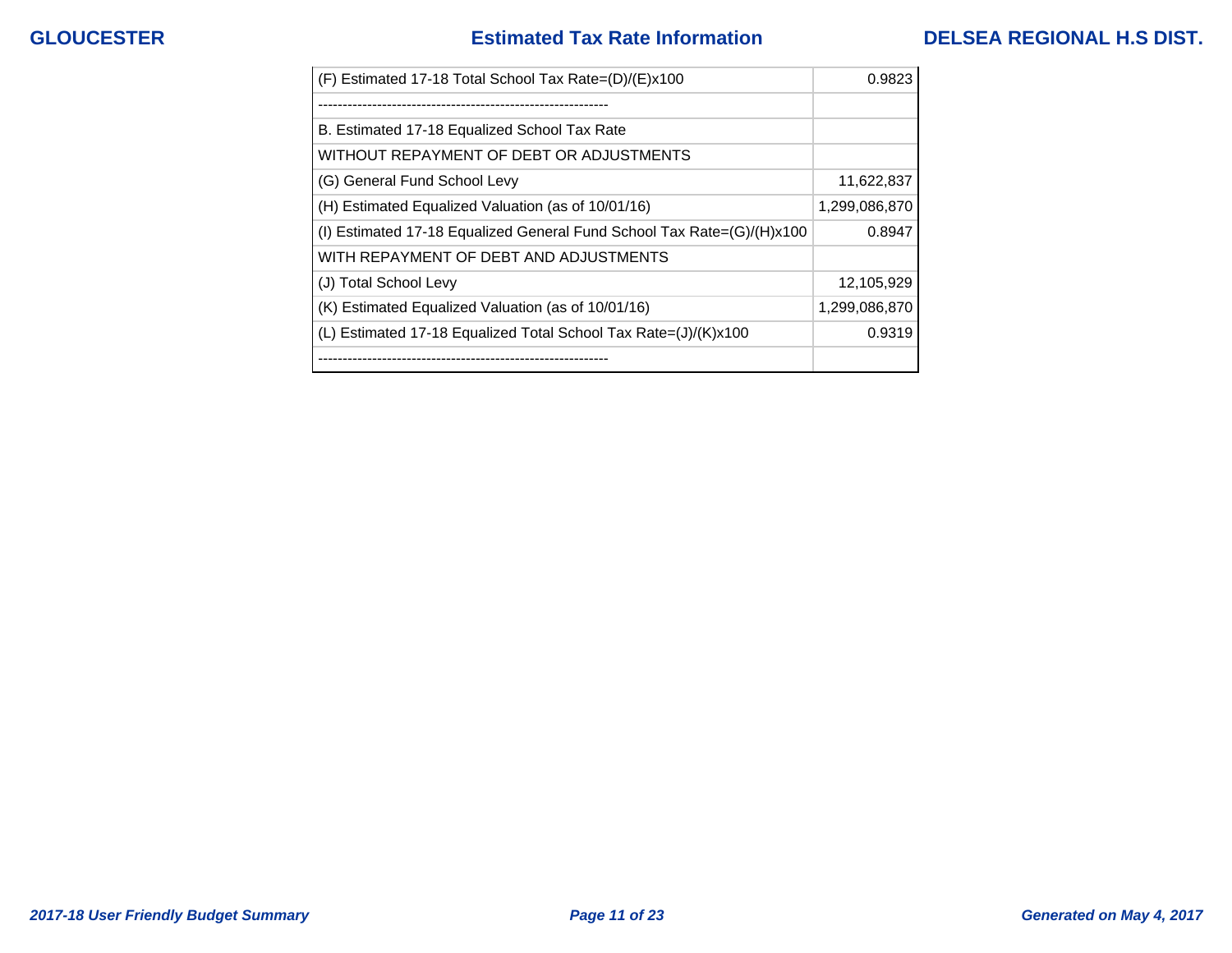### **NAME=Dr. Melissa Williams**

| <b>CATEGORY   MEASURE</b>                                                                 |                                                               |
|-------------------------------------------------------------------------------------------|---------------------------------------------------------------|
|                                                                                           | Job Title   Assistant Superintendent                          |
| Job Title II                                                                              | Director of Curriculum                                        |
| Base Annual Salary Amount \$131,168                                                       |                                                               |
| Full-Time Equivalent (FTE)   1.0                                                          |                                                               |
| Shared with Another District?                                                             | ΙY                                                            |
| Shared County                                                                             | 15                                                            |
| Shared District   1330                                                                    |                                                               |
|                                                                                           | Job Title Other District Assistant Superintendent             |
| Member of Collective Bargaining Unit (CBU)? N                                             |                                                               |
| Beginning Date of Contract 07/01/17                                                       |                                                               |
| End Date of Contract 06/30/18                                                             |                                                               |
| Contracted Number of Annual Work Days 260                                                 |                                                               |
| Contracted Number of Annual Vacation Days 25                                              |                                                               |
| Contracted Number of Annual Sick Days   12                                                |                                                               |
| Contracted Number of Annual Personal Days 3                                               |                                                               |
| Contracted Number of Annual Consulting Days 0                                             |                                                               |
| Number of Other Contracted Non-Working Days 0                                             |                                                               |
| Description of Other Contracted Non-Working Days                                          |                                                               |
| Total Allowances Amount   \$2,410                                                         |                                                               |
| Total Bonuses Amount   \$0                                                                |                                                               |
| Total Stipends Amount   \$0                                                               |                                                               |
| District Contributions Above Teacher Contract for Insurance (Health, Dental, Life, Other) | \$800                                                         |
| District Contributions Above Teacher Contract for Retirement Plans                        | \$3,279                                                       |
| Total Contractual Post-Employment Benefit Amount \$40,225                                 |                                                               |
| Contractual Post-Employment Benefit Description of Payout of Sick days                    | \$100/day at retirment with a maximum of \$15,000             |
| Contractual Post-Employment Benefit Description of Payout of Vacation days                | Maximum of 50 days in any one year including the current year |
| Contractual Post-Employment Benefit Description of Payout of Personal days                | Unused personal days lapse into sick days                     |
| Contractual Post-Employment Benefit Description of Other Benefits 1                       |                                                               |
| Contractual Post-Employment Benefit Description of Other Benefits 2                       |                                                               |
| Contractual Post-Employment Benefit Description of Other Benefits 3                       |                                                               |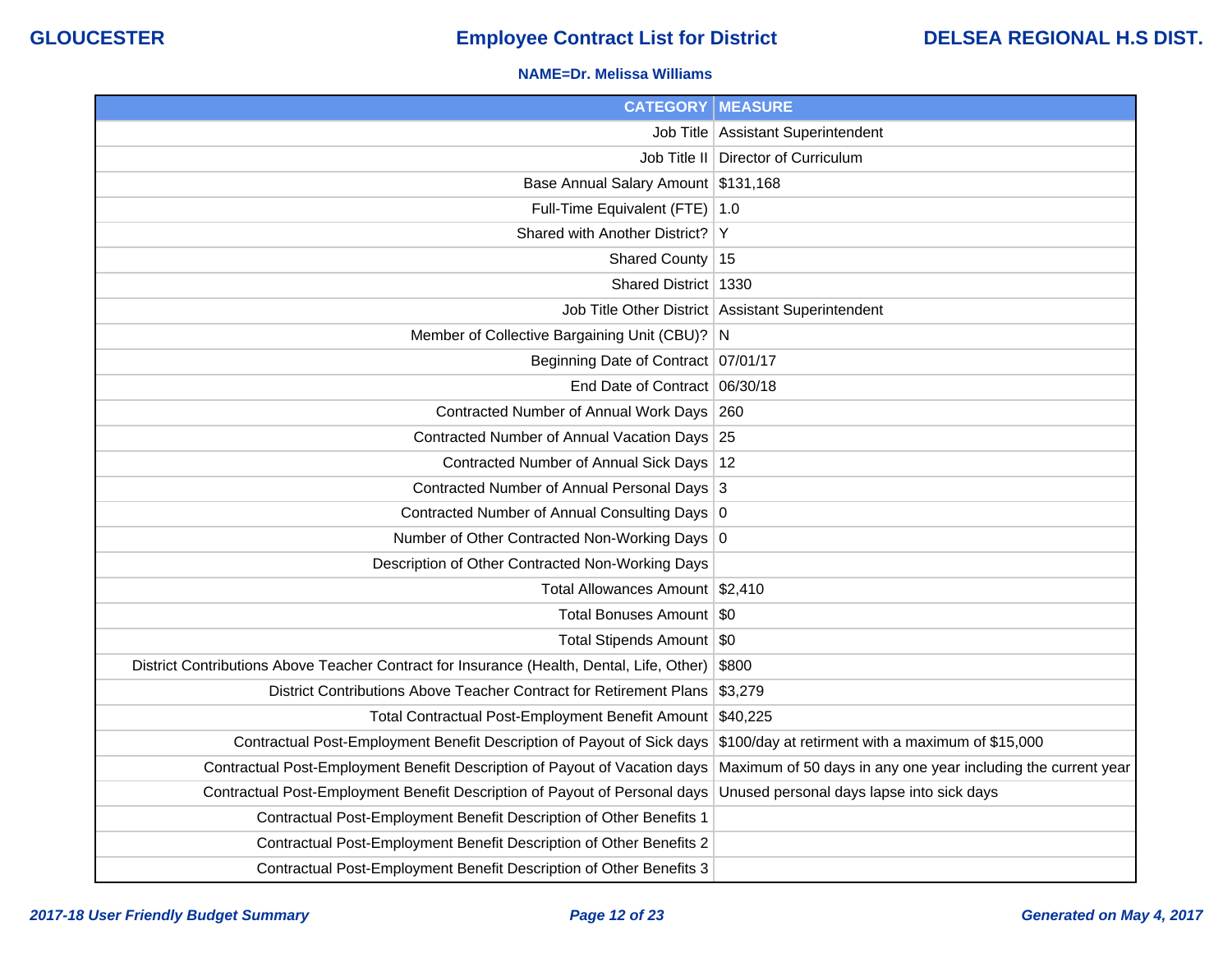### **NAME=Dr. Melissa Williams**

| <b>CATEGORY   MEASURE</b>                                                                |  |
|------------------------------------------------------------------------------------------|--|
| Total Other/In-Kind Remuneration Amount   \$0                                            |  |
| Description of Other/In-Kind Remuneration Annual Option to Buyback Sick Time in Cash     |  |
| Description of Other/In-Kind Remuneration Annual Option to Buyback Vacation Time in Cash |  |
| Description of Other/In-Kind Remuneration Annual Option to Buyback Personal Time in Cash |  |
| Description of Other/In-Kind Remuneration Annual Option to Other Remuneration 1          |  |
| Description of Other/In-Kind Remuneration Annual Option to Other Remuneration 2          |  |
| Description of Other/In-Kind Remuneration Annual Option to Other Remuneration 3          |  |
| <b>Additional Comment 1</b>                                                              |  |
| <b>Additional Comment 2</b>                                                              |  |
| <b>Additional Comment 3</b>                                                              |  |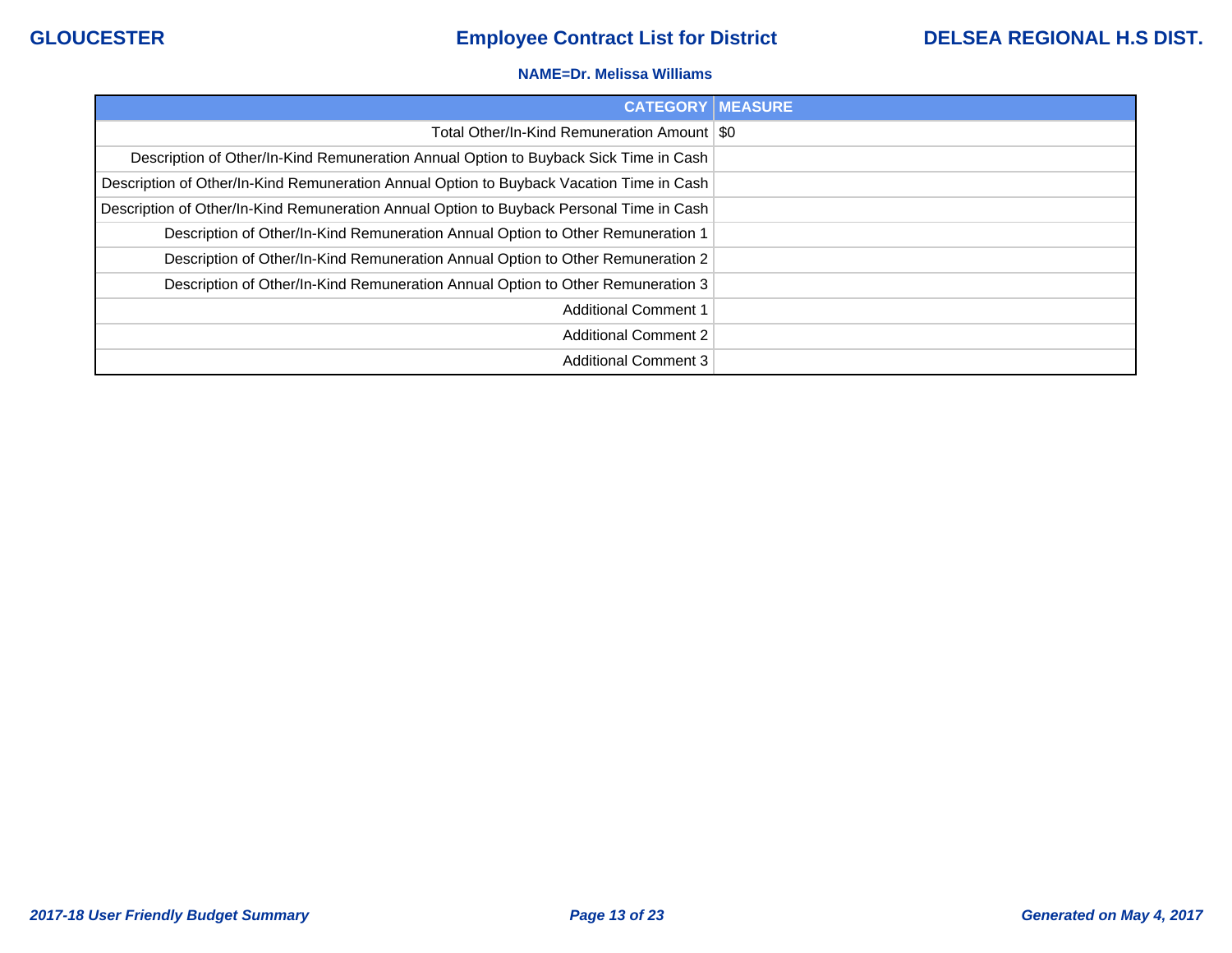### **NAME=Dr. Piera Gravenor**

| <b>CATEGORY   MEASURE</b>                                                                 |                                                               |
|-------------------------------------------------------------------------------------------|---------------------------------------------------------------|
|                                                                                           | Job Title   Superintendent                                    |
| Job Title II                                                                              |                                                               |
| Base Annual Salary Amount \$140,510                                                       |                                                               |
| Full-Time Equivalent (FTE) 1.0                                                            |                                                               |
| Shared with Another District? Y                                                           |                                                               |
| Shared County   15                                                                        |                                                               |
| Shared District   1330                                                                    |                                                               |
| Job Title Other District   Superintendent                                                 |                                                               |
| Member of Collective Bargaining Unit (CBU)? N                                             |                                                               |
| Beginning Date of Contract 07/01/14                                                       |                                                               |
| End Date of Contract 06/30/19                                                             |                                                               |
| Contracted Number of Annual Work Days   260                                               |                                                               |
| Contracted Number of Annual Vacation Days 25                                              |                                                               |
| Contracted Number of Annual Sick Days   12                                                |                                                               |
| Contracted Number of Annual Personal Days 3                                               |                                                               |
| Contracted Number of Annual Consulting Days 0                                             |                                                               |
| Number of Other Contracted Non-Working Days 0                                             |                                                               |
| Description of Other Contracted Non-Working Days                                          |                                                               |
| Total Allowances Amount \$3,410                                                           |                                                               |
| Total Bonuses Amount   \$0                                                                |                                                               |
| Total Stipends Amount   \$0                                                               |                                                               |
| District Contributions Above Teacher Contract for Insurance (Health, Dental, Life, Other) | \$5,204                                                       |
| District Contributions Above Teacher Contract for Retirement Plans                        | $\frac{1}{31,405}$                                            |
| Total Contractual Post-Employment Benefit Amount \$41,540                                 |                                                               |
| Contractual Post-Employment Benefit Description of Payout of Sick days                    | \$150/day at retirement with a \$15,000 cap                   |
| Contractual Post-Employment Benefit Description of Payout of Vacation days                | Maximum of 50 days in any one year including the current year |
| Contractual Post-Employment Benefit Description of Payout of Personal days                | Unused personal days lapse to sick days                       |
| Contractual Post-Employment Benefit Description of Other Benefits 1                       |                                                               |
| Contractual Post-Employment Benefit Description of Other Benefits 2                       |                                                               |
| Contractual Post-Employment Benefit Description of Other Benefits 3                       |                                                               |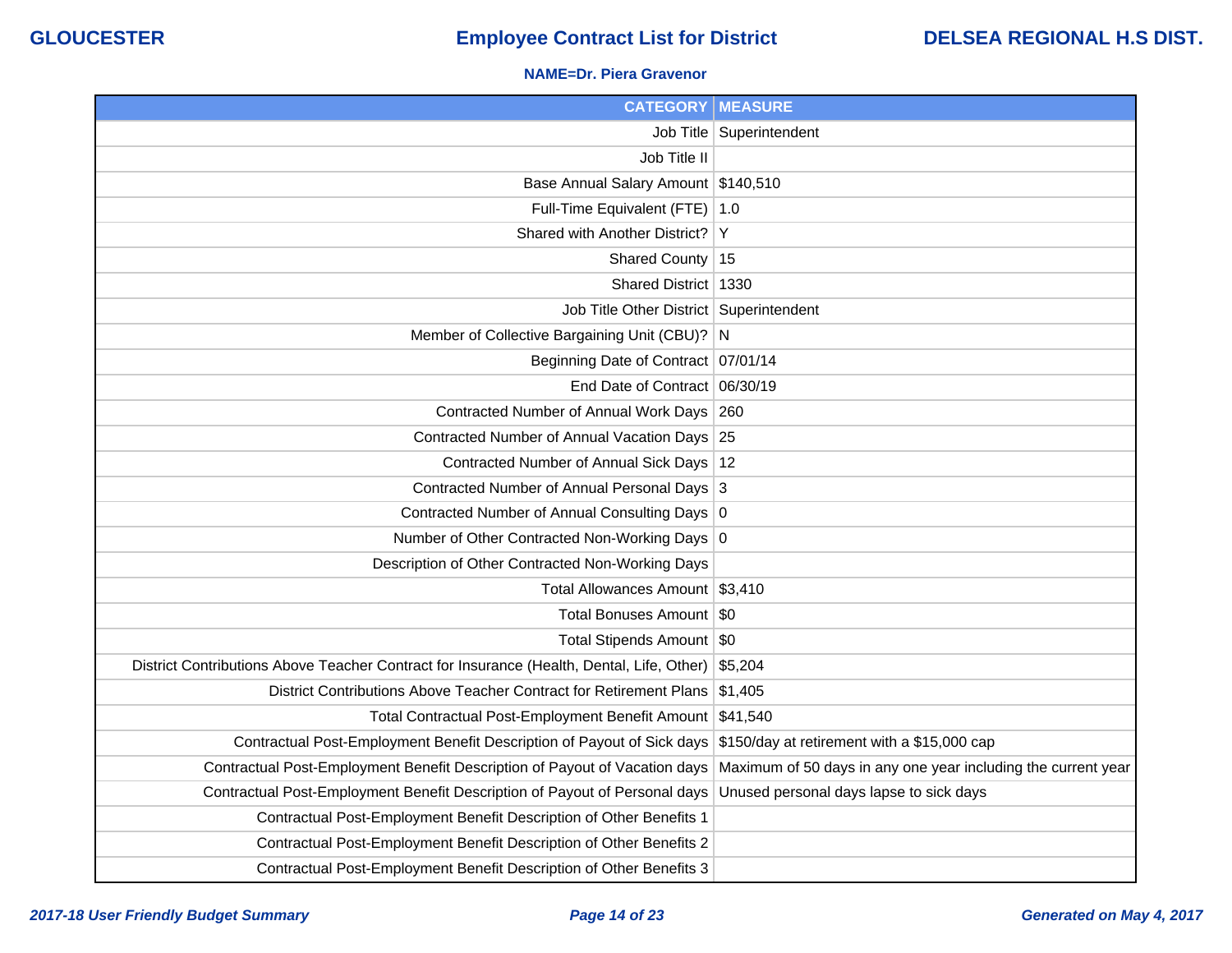### **NAME=Dr. Piera Gravenor**

| <b>CATEGORY   MEASURE</b>                                                                |  |
|------------------------------------------------------------------------------------------|--|
| Total Other/In-Kind Remuneration Amount   \$0                                            |  |
| Description of Other/In-Kind Remuneration Annual Option to Buyback Sick Time in Cash     |  |
| Description of Other/In-Kind Remuneration Annual Option to Buyback Vacation Time in Cash |  |
| Description of Other/In-Kind Remuneration Annual Option to Buyback Personal Time in Cash |  |
| Description of Other/In-Kind Remuneration Annual Option to Other Remuneration 1          |  |
| Description of Other/In-Kind Remuneration Annual Option to Other Remuneration 2          |  |
| Description of Other/In-Kind Remuneration Annual Option to Other Remuneration 3          |  |
| <b>Additional Comment 1</b>                                                              |  |
| <b>Additional Comment 2</b>                                                              |  |
| <b>Additional Comment 3</b>                                                              |  |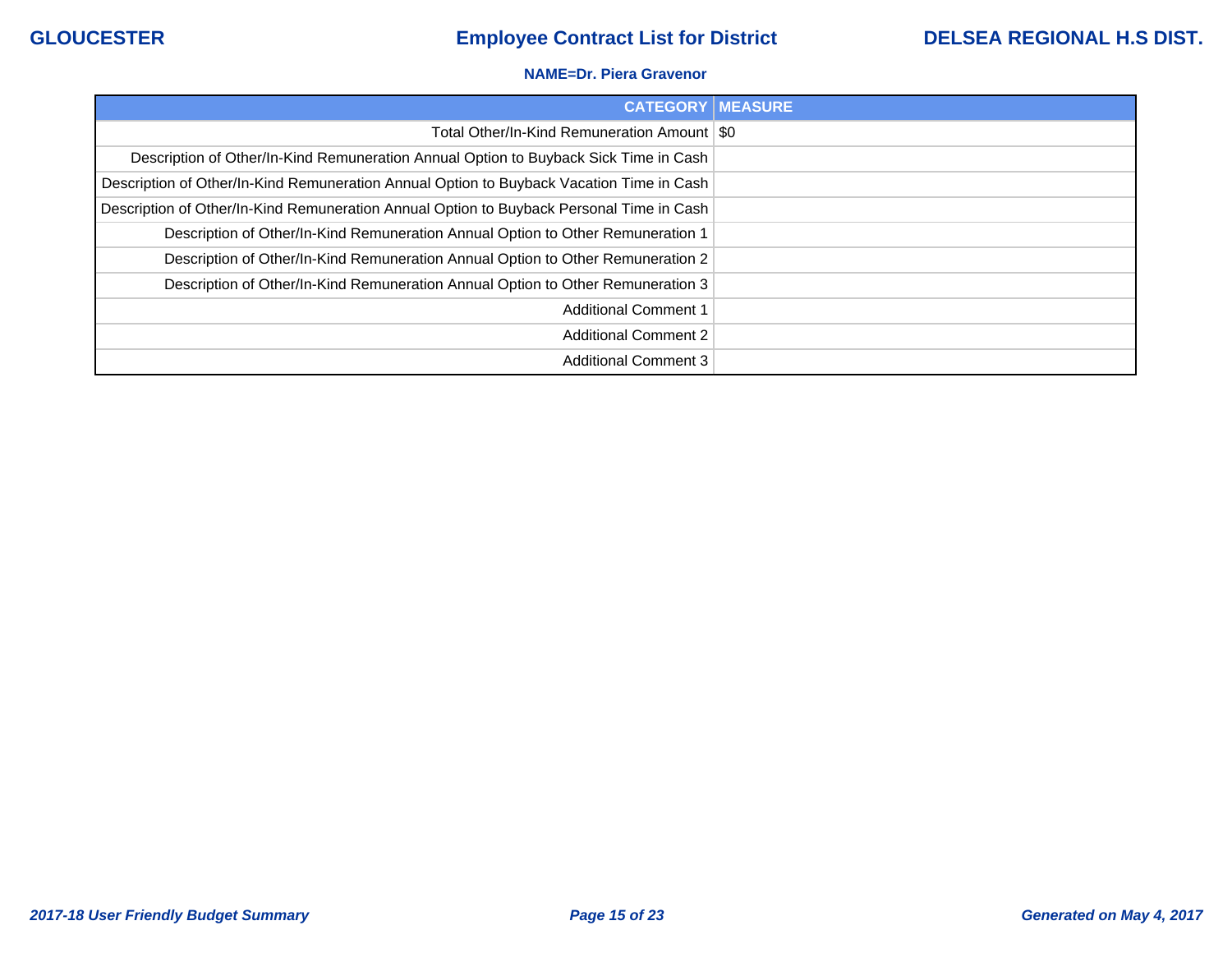### **NAME=Joseph M. Collins**

| <b>CATEGORY   MEASURE</b>                                                                 |                                                                  |
|-------------------------------------------------------------------------------------------|------------------------------------------------------------------|
| Job Title                                                                                 | <b>Business Administrator</b>                                    |
| Job Title II                                                                              |                                                                  |
| Base Annual Salary Amount \$124,734                                                       |                                                                  |
| Full-Time Equivalent (FTE) 1.0                                                            |                                                                  |
| Shared with Another District?                                                             | Y                                                                |
| Shared County                                                                             | 15                                                               |
| Shared District   1330                                                                    |                                                                  |
|                                                                                           | Job Title Other District Business Administrator                  |
| Member of Collective Bargaining Unit (CBU)? N                                             |                                                                  |
| Beginning Date of Contract 07/01/17                                                       |                                                                  |
| End Date of Contract 06/30/18                                                             |                                                                  |
| Contracted Number of Annual Work Days                                                     | 260                                                              |
| Contracted Number of Annual Vacation Days 15                                              |                                                                  |
| Contracted Number of Annual Sick Days   12                                                |                                                                  |
| Contracted Number of Annual Personal Days 3                                               |                                                                  |
| Contracted Number of Annual Consulting Days 0                                             |                                                                  |
| Number of Other Contracted Non-Working Days 0                                             |                                                                  |
| Description of Other Contracted Non-Working Days                                          |                                                                  |
| Total Allowances Amount   \$2,410                                                         |                                                                  |
| Total Bonuses Amount   \$0                                                                |                                                                  |
| Total Stipends Amount   \$0                                                               |                                                                  |
| District Contributions Above Teacher Contract for Insurance (Health, Dental, Life, Other) | \$0                                                              |
| District Contributions Above Teacher Contract for Retirement Plans                        | \$2,495                                                          |
| Total Contractual Post-Employment Benefit Amount                                          | \$29,393                                                         |
| Contractual Post-Employment Benefit Description of Payout of Sick days                    | \$75/day at retirement with 15yrs of service with a \$15,000 cap |
| Contractual Post-Employment Benefit Description of Payout of Vacation days                | Maximum of 30 days in any one year including the current year    |
| Contractual Post-Employment Benefit Description of Payout of Personal days                | Unused personal days lapse into sick days                        |
| Contractual Post-Employment Benefit Description of Other Benefits 1                       |                                                                  |
| Contractual Post-Employment Benefit Description of Other Benefits 2                       |                                                                  |
| Contractual Post-Employment Benefit Description of Other Benefits 3                       |                                                                  |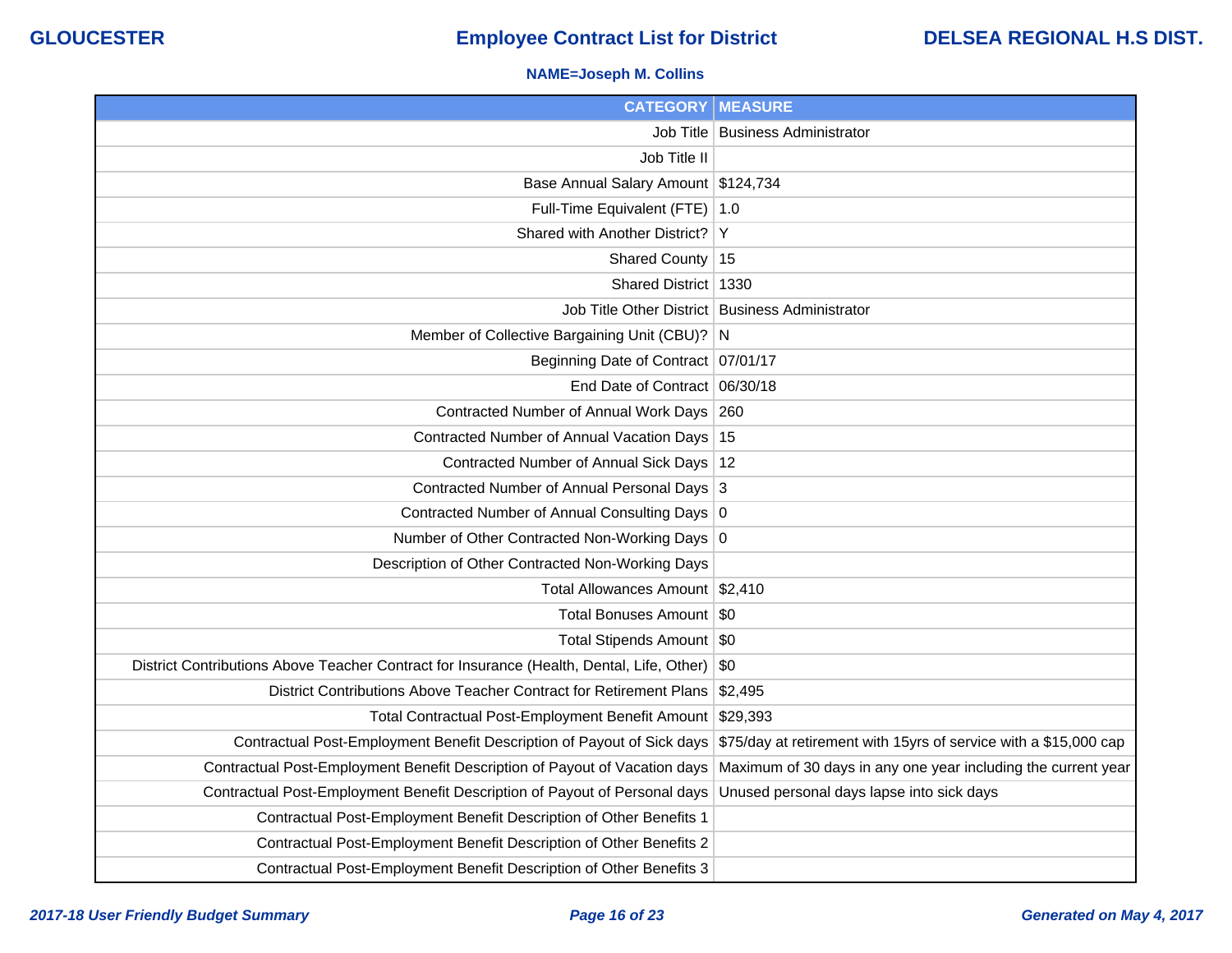### **NAME=Joseph M. Collins**

| <b>CATEGORY   MEASURE</b>                                                                |  |
|------------------------------------------------------------------------------------------|--|
| Total Other/In-Kind Remuneration Amount   \$0                                            |  |
| Description of Other/In-Kind Remuneration Annual Option to Buyback Sick Time in Cash     |  |
| Description of Other/In-Kind Remuneration Annual Option to Buyback Vacation Time in Cash |  |
| Description of Other/In-Kind Remuneration Annual Option to Buyback Personal Time in Cash |  |
| Description of Other/In-Kind Remuneration Annual Option to Other Remuneration 1          |  |
| Description of Other/In-Kind Remuneration Annual Option to Other Remuneration 2          |  |
| Description of Other/In-Kind Remuneration Annual Option to Other Remuneration 3          |  |
| <b>Additional Comment 1</b>                                                              |  |
| <b>Additional Comment 2</b>                                                              |  |
| <b>Additional Comment 3</b>                                                              |  |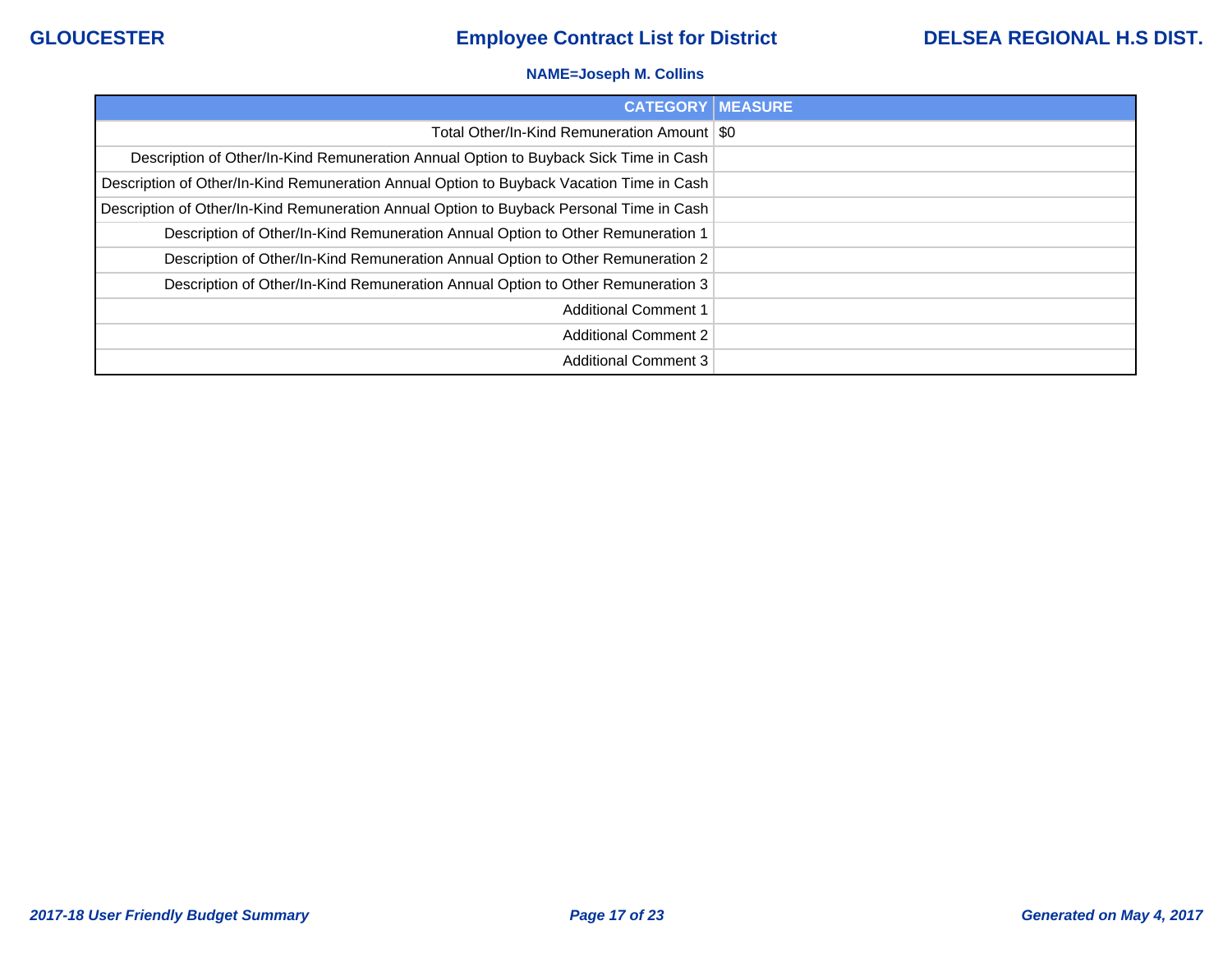### **NAME=Kevin Briles**

| <b>CATEGORY</b>                                                                           | <b>MEASURE</b>                            |
|-------------------------------------------------------------------------------------------|-------------------------------------------|
| Job Title   Other                                                                         |                                           |
| Job Title II                                                                              | <b>Athletic Trainer</b>                   |
| <b>Base Annual Salary Amount</b>                                                          | \$85,300                                  |
| Full-Time Equivalent (FTE)                                                                | $\vert$ 1.0                               |
| Shared with Another District?                                                             | N                                         |
| <b>Shared County</b>                                                                      |                                           |
| <b>Shared District</b>                                                                    |                                           |
| Job Title Other District                                                                  |                                           |
| Member of Collective Bargaining Unit (CBU)?                                               | N                                         |
| <b>Beginning Date of Contract</b>                                                         | 07/01/17                                  |
| End Date of Contract 06/30/18                                                             |                                           |
| Contracted Number of Annual Work Days                                                     | 260                                       |
| Contracted Number of Annual Vacation Days                                                 | 15                                        |
| Contracted Number of Annual Sick Days                                                     | 12                                        |
| Contracted Number of Annual Personal Days                                                 | 3                                         |
| Contracted Number of Annual Consulting Days                                               | $\overline{0}$                            |
| Number of Other Contracted Non-Working Days                                               | $\overline{0}$                            |
| Description of Other Contracted Non-Working Days                                          |                                           |
| <b>Total Allowances Amount</b>                                                            | \$1,910                                   |
| <b>Total Bonuses Amount</b>                                                               | \$0                                       |
| <b>Total Stipends Amount</b>                                                              | \$0                                       |
| District Contributions Above Teacher Contract for Insurance (Health, Dental, Life, Other) | \$0                                       |
| District Contributions Above Teacher Contract for Retirement Plans                        | \$0                                       |
| Total Contractual Post-Employment Benefit Amount                                          | \$21,562                                  |
| Contractual Post-Employment Benefit Description of Payout of Sick days                    | \$45/day at retirment maximum of \$15,00  |
| Contractual Post-Employment Benefit Description of Payout of Vacation days                | Maximum of 20 days in any one year        |
| Contractual Post-Employment Benefit Description of Payout of Personal days                | Unused personal days lapse into sick days |
| Contractual Post-Employment Benefit Description of Other Benefits 1                       |                                           |
| Contractual Post-Employment Benefit Description of Other Benefits 2                       |                                           |
| Contractual Post-Employment Benefit Description of Other Benefits 3                       |                                           |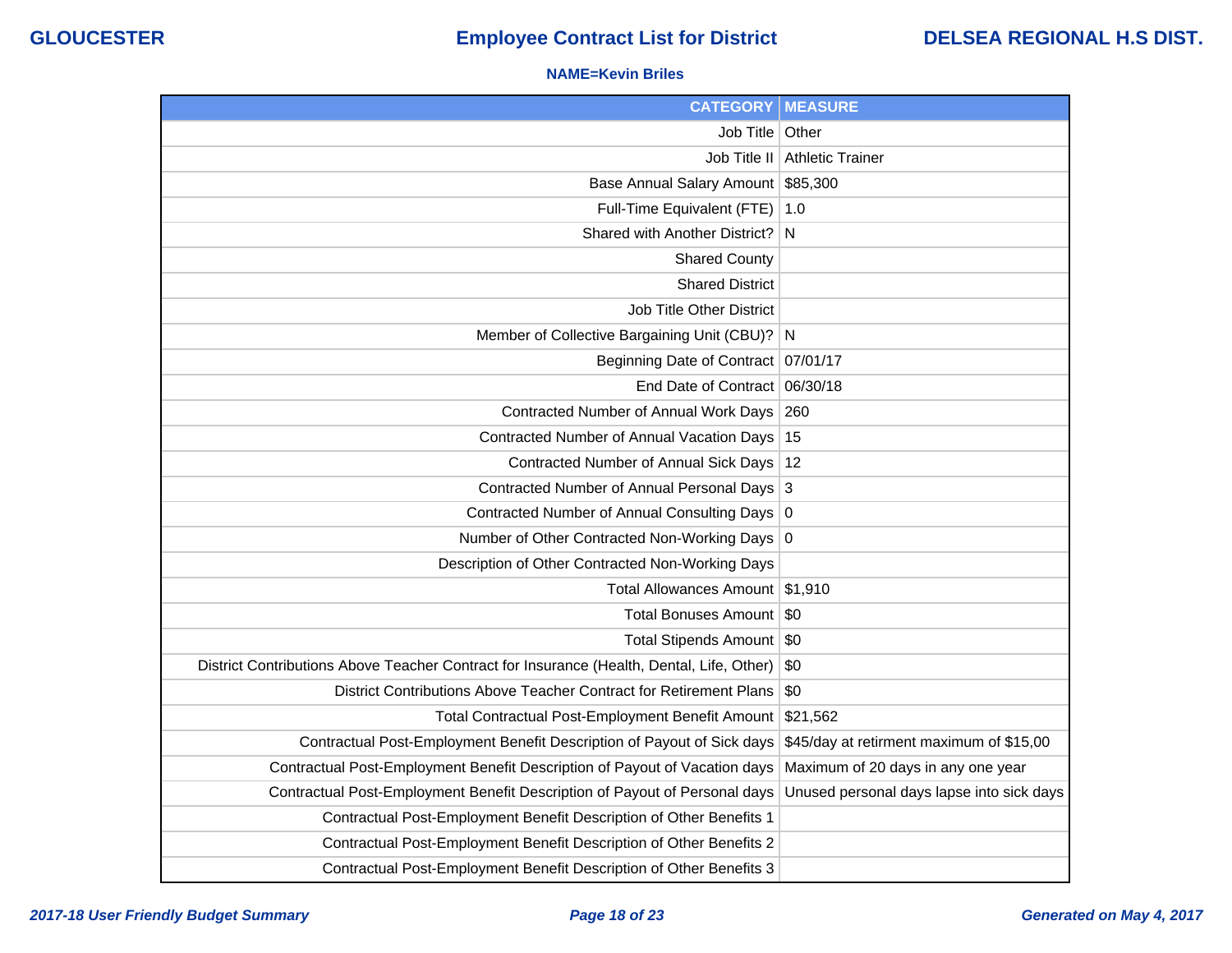### **NAME=Kevin Briles**

| <b>CATEGORY</b>                                                                          | <b>MEASURE</b> |
|------------------------------------------------------------------------------------------|----------------|
| Total Other/In-Kind Remuneration Amount   \$0                                            |                |
| Description of Other/In-Kind Remuneration Annual Option to Buyback Sick Time in Cash     |                |
| Description of Other/In-Kind Remuneration Annual Option to Buyback Vacation Time in Cash |                |
| Description of Other/In-Kind Remuneration Annual Option to Buyback Personal Time in Cash |                |
| Description of Other/In-Kind Remuneration Annual Option to Other Remuneration 1          |                |
| Description of Other/In-Kind Remuneration Annual Option to Other Remuneration 2          |                |
| Description of Other/In-Kind Remuneration Annual Option to Other Remuneration 3          |                |
| <b>Additional Comment 1</b>                                                              |                |
| <b>Additional Comment 2</b>                                                              |                |
| <b>Additional Comment 3</b>                                                              |                |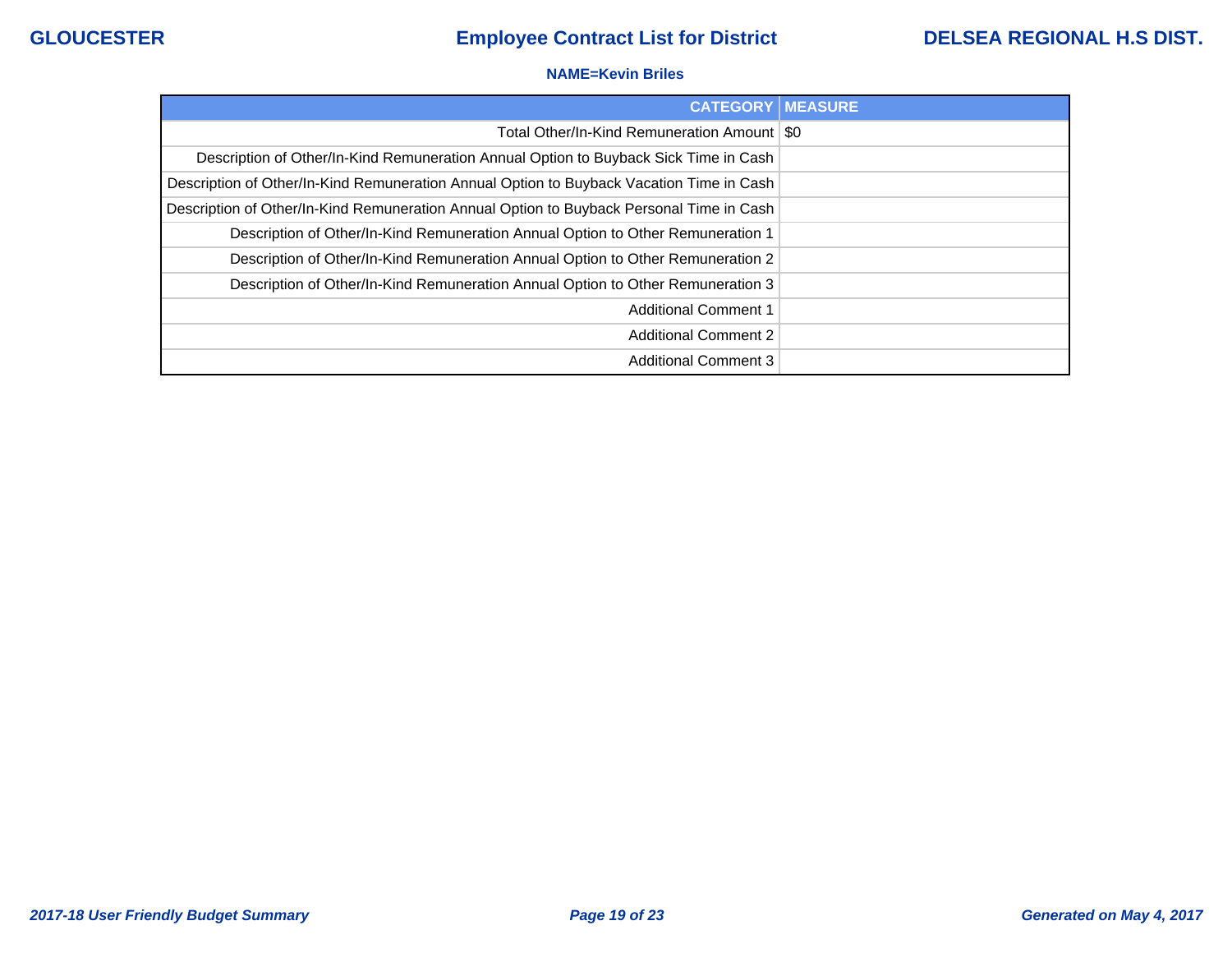### **NAME=Kevin Thibault**

| <b>CATEGORY   MEASURE</b>                                                                     |                                                                 |
|-----------------------------------------------------------------------------------------------|-----------------------------------------------------------------|
|                                                                                               | Job Title   Coordinator/Director/Manager/Supervisor             |
|                                                                                               | Job Title II   Technology Director                              |
| Base Annual Salary Amount \$77,032                                                            |                                                                 |
| Full-Time Equivalent (FTE) 1.0                                                                |                                                                 |
| Shared with Another District? Y                                                               |                                                                 |
| Shared County   15                                                                            |                                                                 |
| Shared District   1330                                                                        |                                                                 |
| Job Title Other District   Technology Director                                                |                                                                 |
| Member of Collective Bargaining Unit (CBU)? N                                                 |                                                                 |
| Beginning Date of Contract 07/01/17                                                           |                                                                 |
| End Date of Contract 06/30/18                                                                 |                                                                 |
| Contracted Number of Annual Work Days 260                                                     |                                                                 |
| Contracted Number of Annual Vacation Days 15                                                  |                                                                 |
| Contracted Number of Annual Sick Days   12                                                    |                                                                 |
| Contracted Number of Annual Personal Days 3                                                   |                                                                 |
| Contracted Number of Annual Consulting Days 0                                                 |                                                                 |
| Number of Other Contracted Non-Working Days 0                                                 |                                                                 |
| Description of Other Contracted Non-Working Days                                              |                                                                 |
| Total Allowances Amount   \$1,800                                                             |                                                                 |
| Total Bonuses Amount   \$0                                                                    |                                                                 |
| Total Stipends Amount   \$0                                                                   |                                                                 |
| District Contributions Above Teacher Contract for Insurance (Health, Dental, Life, Other) \$0 |                                                                 |
| District Contributions Above Teacher Contract for Retirement Plans \$0                        |                                                                 |
| Total Contractual Post-Employment Benefit Amount \$23,888                                     |                                                                 |
| Contractual Post-Employment Benefit Description of Payout of Sick days                        | \$50/day at retirement with 15 yrs of service, \$15,000 maximum |
| Contractual Post-Employment Benefit Description of Payout of Vacation days                    | Maximum of 30 days in any one year including the current year   |
| Contractual Post-Employment Benefit Description of Payout of Personal days                    | Unused days lapse into sick days                                |
| Contractual Post-Employment Benefit Description of Other Benefits 1                           |                                                                 |
| Contractual Post-Employment Benefit Description of Other Benefits 2                           |                                                                 |
| Contractual Post-Employment Benefit Description of Other Benefits 3                           |                                                                 |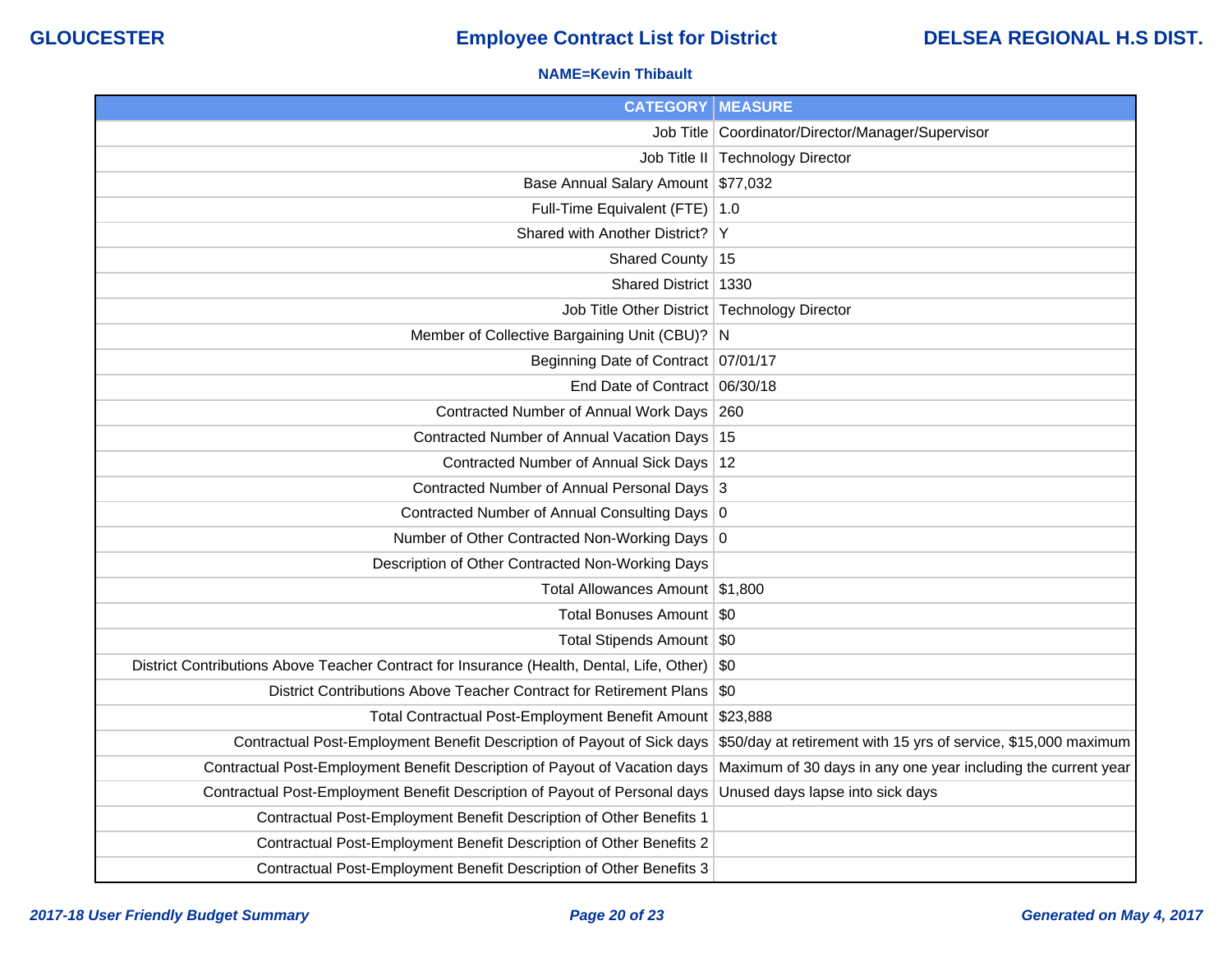### **NAME=Kevin Thibault**

| <b>CATEGORY</b>                                                                          | <b>IMEASURE</b> |
|------------------------------------------------------------------------------------------|-----------------|
| Total Other/In-Kind Remuneration Amount   \$0                                            |                 |
| Description of Other/In-Kind Remuneration Annual Option to Buyback Sick Time in Cash     |                 |
| Description of Other/In-Kind Remuneration Annual Option to Buyback Vacation Time in Cash |                 |
| Description of Other/In-Kind Remuneration Annual Option to Buyback Personal Time in Cash |                 |
| Description of Other/In-Kind Remuneration Annual Option to Other Remuneration 1          |                 |
| Description of Other/In-Kind Remuneration Annual Option to Other Remuneration 2          |                 |
| Description of Other/In-Kind Remuneration Annual Option to Other Remuneration 3          |                 |
| <b>Additional Comment 1</b>                                                              |                 |
| <b>Additional Comment 2</b>                                                              |                 |
| <b>Additional Comment 3</b>                                                              |                 |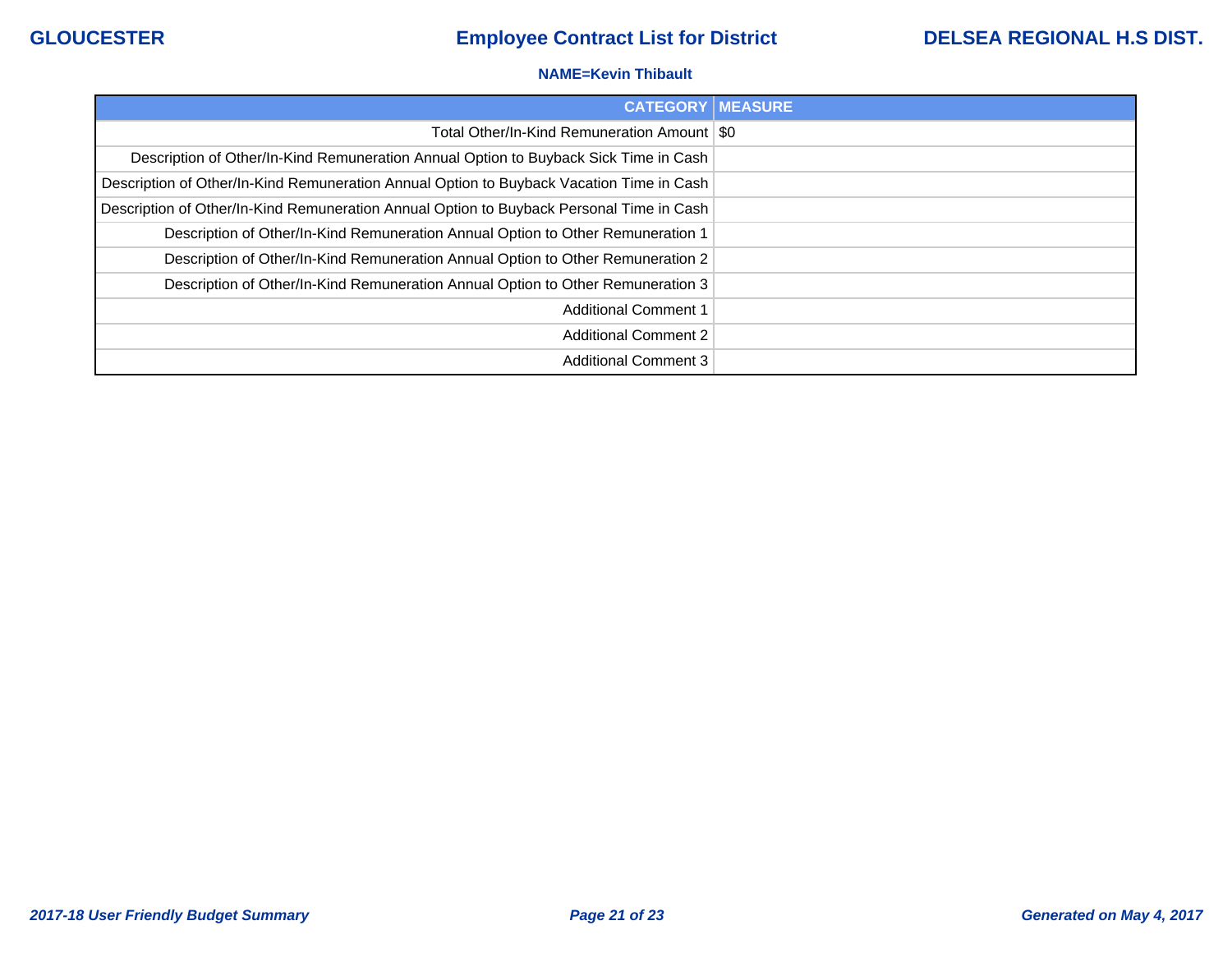### **NAME=Samuel Teague**

| <b>CATEGORY   MEASURE</b>                                                                 |                                                               |
|-------------------------------------------------------------------------------------------|---------------------------------------------------------------|
|                                                                                           | Job Title   Coordinator/Director/Manager/Supervisor           |
|                                                                                           | Job Title II   Facilities Director                            |
| Base Annual Salary Amount \$80,000                                                        |                                                               |
| Full-Time Equivalent (FTE) 1.0                                                            |                                                               |
| Shared with Another District?                                                             | Y                                                             |
| Shared County   15                                                                        |                                                               |
| Shared District   1330                                                                    |                                                               |
| Job Title Other District   Facilites Director                                             |                                                               |
| Member of Collective Bargaining Unit (CBU)? N                                             |                                                               |
| Beginning Date of Contract 07/01/17                                                       |                                                               |
| End Date of Contract 06/30/18                                                             |                                                               |
| Contracted Number of Annual Work Days 260                                                 |                                                               |
| Contracted Number of Annual Vacation Days 10                                              |                                                               |
| Contracted Number of Annual Sick Days   12                                                |                                                               |
| Contracted Number of Annual Personal Days 3                                               |                                                               |
| Contracted Number of Annual Consulting Days 0                                             |                                                               |
| Number of Other Contracted Non-Working Days 0                                             |                                                               |
| Description of Other Contracted Non-Working Days                                          |                                                               |
| Total Allowances Amount \$1,160                                                           |                                                               |
| Total Bonuses Amount   \$0                                                                |                                                               |
| Total Stipends Amount   \$0                                                               |                                                               |
| District Contributions Above Teacher Contract for Insurance (Health, Dental, Life, Other) | \$0                                                           |
| District Contributions Above Teacher Contract for Retirement Plans                        | \$0                                                           |
| Total Contractual Post-Employment Benefit Amount                                          | \$18,154                                                      |
| Contractual Post-Employment Benefit Description of Payout of Sick days                    | \$65/day at retirement with 15 years of service, \$12,000 cap |
| Contractual Post-Employment Benefit Description of Payout of Vacation days                | Maximum of 20 days in any one year                            |
| Contractual Post-Employment Benefit Description of Payout of Personal days                | Unused personal lapse into sick days                          |
| Contractual Post-Employment Benefit Description of Other Benefits 1                       |                                                               |
| Contractual Post-Employment Benefit Description of Other Benefits 2                       |                                                               |
| Contractual Post-Employment Benefit Description of Other Benefits 3                       |                                                               |